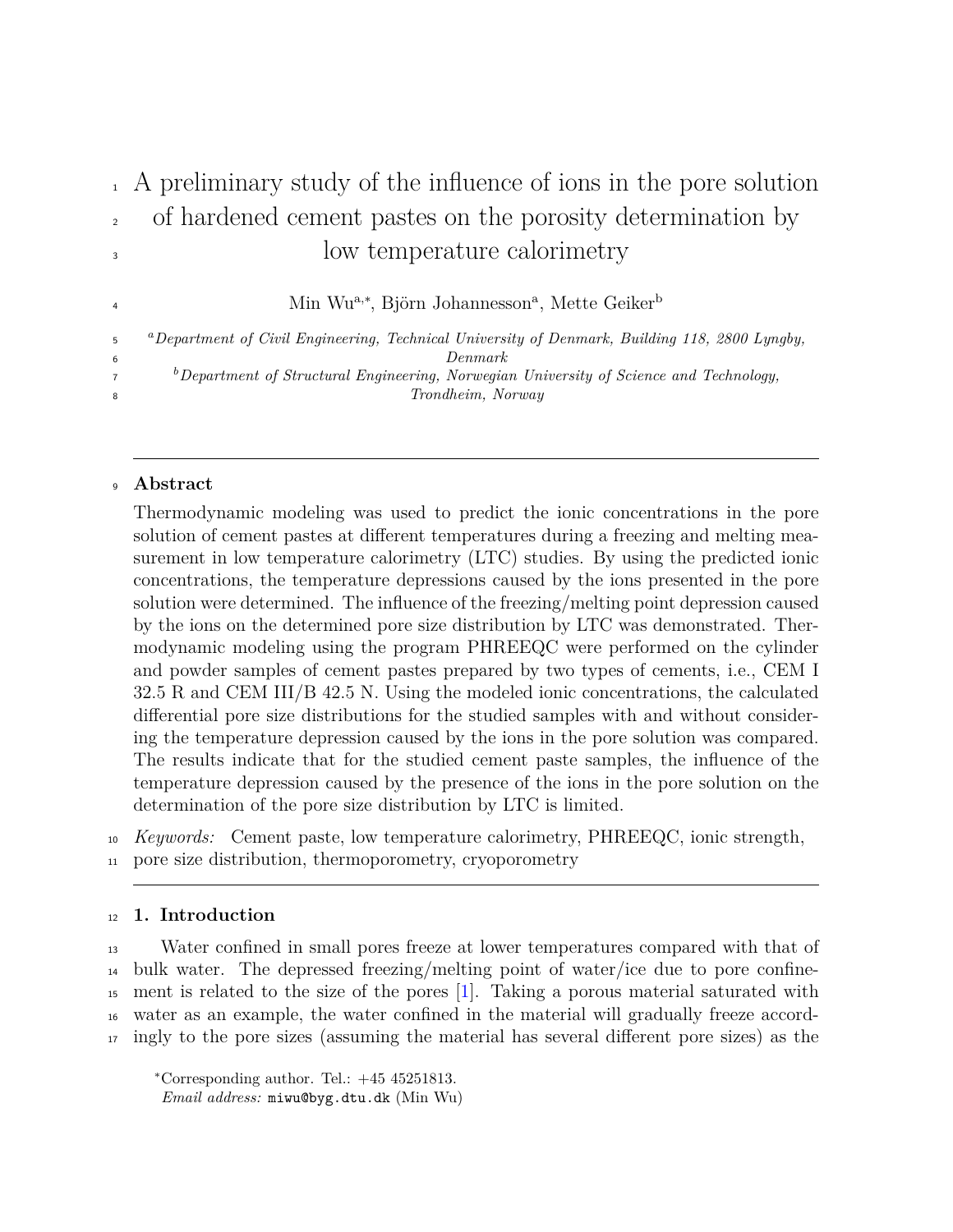temperature decreases. Similarly, the ice confined in the pores of the material will gradually melt as the temperature increases. As the freezing of water is an exothermic process and the melting of ice is an endothermic process, the heat flow evolution dur- ing the freezing and melting process can be recorded by calorimetric devices. Hence, the ice content can be estimated from the recorded heat flow in such a measurement. With the calculated ice content and the thermodynamic relation between pore size and <sup>24</sup> the depressed freezing/melting point combined with other important assumptions, it is possible to determine the pore size distribution for the studied material. This is the principal concept of a method for porosity characterization, i.e., low temperature  $_{27}$  (micro-)calorimetry or LTC (also known as thermoporometry) [\[2\]](#page-26-1). This method was pioneered by researchers in a study of organic gels as early as in the 1950s [\[3\]](#page-26-2) and later <sup>29</sup> the method was generalized and proposed to be used for different materials, e.g., soil [\[4\]](#page-26-3) and inorganic materials [\[5\]](#page-26-4). In recent years, LTC has experienced further development  $_{31}$  and it has been used to study many different types of porous materials [\[6\]](#page-26-5).

 The pore system in cement based materials is rather complicated, with the pore sizes ranging from nanometers to millimeters  $[7, 8]$  $[7, 8]$  $[7, 8]$ . Porosity is an important parame- ter for cement based materials, because it influences, e.g., the strength, the shrinkage, the transport properties or permeability and the durability [\[9\]](#page-26-8) of the materials. More- over, the characteristics and properties of the pores are important in the modeling and understanding of some important processes for cement based materials, e.g., drying 38 shrinkage  $[10]$ , carbonation  $[11, 12]$  $[11, 12]$  $[11, 12]$  and moisture transport  $[13, 14]$  $[13, 14]$  $[13, 14]$ . For these reasons, an accurate characterization of the porosity for cement based materials is of great im- portance. LTC has been used to study cement based materials, e.g., in [\[2,](#page-26-1) [15,](#page-27-4) [16\]](#page-27-5). A major advantage of using LTC to characterize cement based materials, compared with the traditional methods developed for porosity characterization, e.g., mercury intrusion porosimetry (MIP), nitrogen adsorption/desorption (NAD) and scanning electron mi- croscopy (SEM), is that the measurements can be conducted on virgin samples without any drying treatment [\[16–](#page-27-5)[18\]](#page-27-6). The drying treatment often results in an alteration of the pore structure for cement based materials [\[19,](#page-27-7) [20\]](#page-27-8). It should be mentioned that due to the fact that the liquid present in very small pores does not freeze and that the freezing/melting point depression of liquid in big pores is too small, the pores that can be studied by LTC are limited mainly to those with radii between about 2 nm  $50 \text{ to about } 40 \text{ or } 50 \text{ nm}$  [\[16,](#page-27-5) [21\]](#page-27-9). Water in larger pores is monitored, but the resolution is too limited to allow for determination of the actual pore size. Meanwhile, as an <sup>52</sup> indirect method to study porosity, the analysis of the measured LTC data is not that straightforward. More related discussions can be found, e.g., in [\[22,](#page-28-0) [23\]](#page-28-1).

<sup>54</sup> Extensive studies have been conducted with respect to the analysis of LTC data  $\frac{1}{55}$  using pure water as the probe liquid, e.g., see [\[1,](#page-26-0) [21,](#page-27-9) [24–](#page-28-2)[26\]](#page-28-3). However, the analysis of LTC data measured on cement based materials is complicated due to the fact that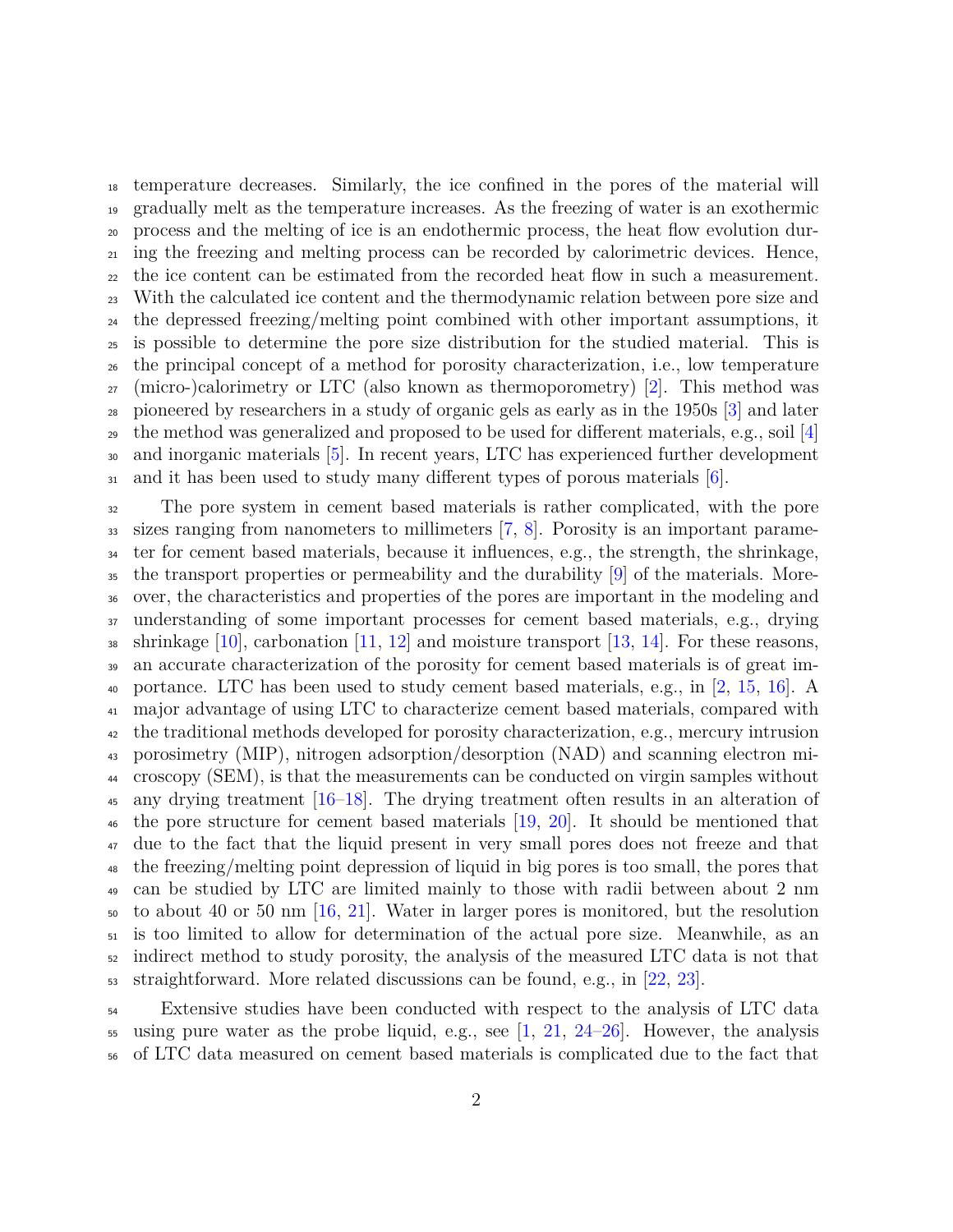the pore liquid is not pure water but contains different types of ionic species [\[9,](#page-26-8) [27\]](#page-28-4).  $\frac{1}{58}$  Compared with the freezing/melting of pure water/ice, the presence of ionic species in a pore liquid may mainly cause two effects which would have important impact on the analysis of LTC data. Firstly, the freezing/melting point will be further depressed, depending on the ionic concentration of the pore solution. The temperature depression  $\epsilon_2$  caused by ions can be predicted if the ionic concentration of the pore solution is known,  $\epsilon_3$  e.g., see [\[28,](#page-28-5) [29\]](#page-28-6). Secondly, the heat of fusion of the pore solution might be different <sub>64</sub> from that of pure water. It has been demonstrated that the heat of fusion of a pore solution depends on the ionic concentration and the types of ionic species but the exact  $\epsilon$  relation is not clear, e.g., see [\[30\]](#page-28-7). That is, even if the ionic concentration and the ionic  $\epsilon_7$  species of a pore solution are known, the heat of fusion of the pore solution still might not be predictable. The main purpose of this work is trying to study the impact of ions present in cement pore solution on the porosity determination by the LTC method.

 One may argue that the impact of ions on the freezing and melting behaviors of  $\tau_1$  the pore solution of cement based materials can be studied by using a model material with a simple pore structure. An artificial cement pore solution can be prepared and used to saturate the model material. By comparing the freezing and melting behaviors of pure water and an artificial pore solution in the same type of model material, the impact of the ions can be studied. However, it should be mentioned that an important characteristic of the pore solution of cement based materials is that the pore walls (cement hydrates) have a great buffering capacity as demonstrated in thermodynamic  $\pi$ <sup>8</sup> modeling studies, e.g., see [\[27,](#page-28-4) [31,](#page-28-8) [32\]](#page-28-9), i.e., ions will precipitate when the concentrations <sup>79</sup> in the pore solution are higher than saturation for the considered reactions and ions will diffuse from the cement hydrates into the pore solution if the concentrations are lower than the saturation of the reactions considered. The implication is that the freezing of a pore solution of cement based materials may not be able to be represented or related to the freezing of an artificial cement pore solution in a model material. There is no <sup>84</sup> buffering effect, as described above between pore walls of a model material, e.g., the mostly used silica gels or porous glass, and the artificial pore solution. The artificial cement pore solution in a model material will become more and more concentrated as water freezes out, since the salts are not likely to be included into ice crystals  $88 \quad [33, 34]$  $88 \quad [33, 34]$  $88 \quad [33, 34]$  $88 \quad [33, 34]$ ; while the ionic concentration of pore solution of cement based materials might not change that much during freezing depending on the chemical interaction with the cement hydrates. Consequently, the ionic concentration of the artificial pore solution in a model material may differ significantly from the pore solution as more water freezes out in the case of cement based materials, even though the initial concentrations are about the same. Thus, studying the freezing behavior of an artificial cement pore solution in model materials may not necessarily give useful information in the process of understanding the impact of ions on the freezing behavior of the pore solution in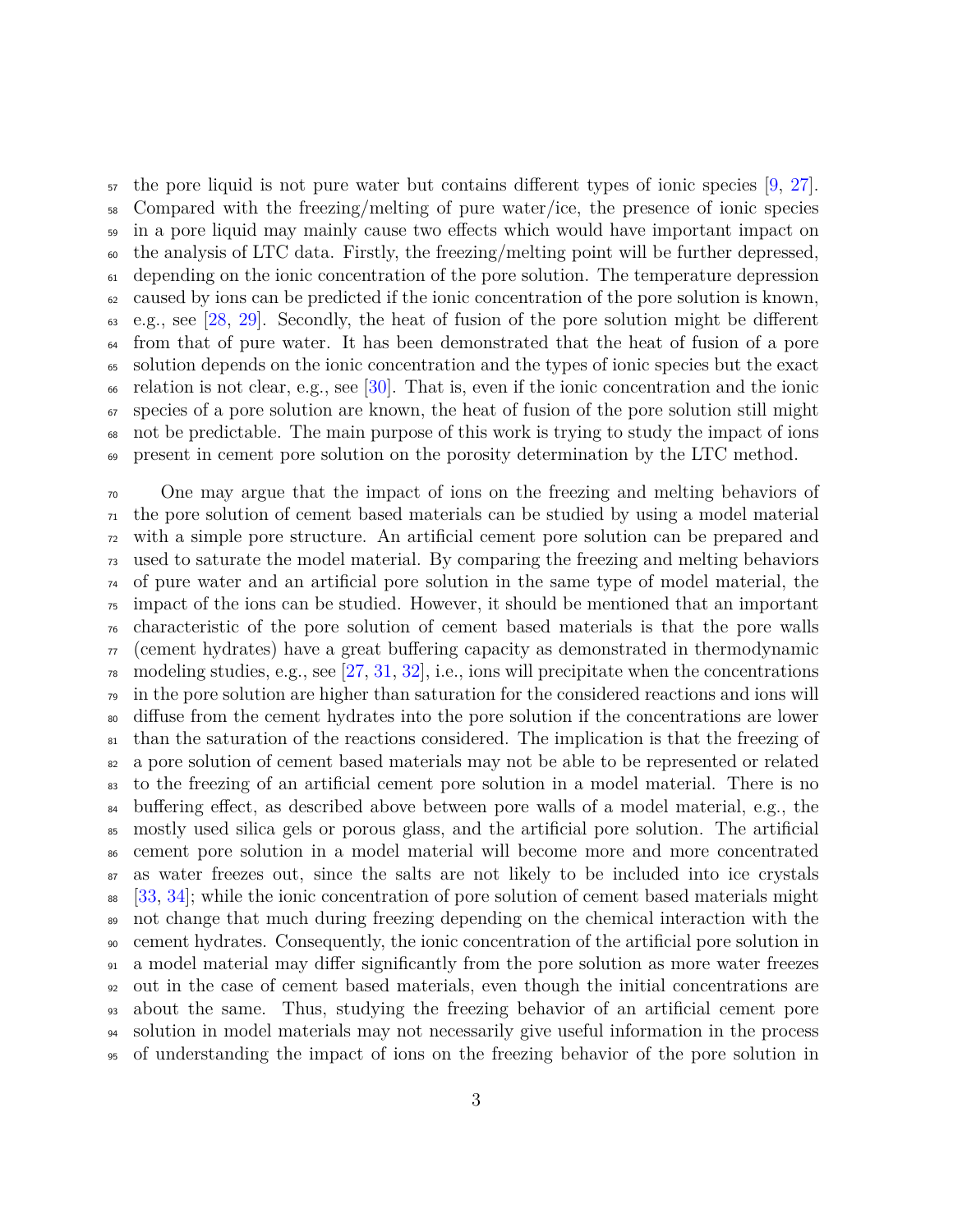cement based materials.

 It is noted that in order to minimize the influence of the ions in the analysis of LTC studies, the preconditioning of cement based samples by curing them in a big amount of (lime)water for a relatively long time has been suggested, e.g., see [\[15,](#page-27-4) [16\]](#page-27-5). In this approach it is assumed that the alkalies leach out of the sample and then allowing the pore liquid to be approximated to be dilute. Consequently the freezing of the diluted pore solution could be assumed as that of pure water [\[16\]](#page-27-5). However, a LTC experimental study compared the freezing and melting behaviors of the pore solution of cement paste samples preconditioned in a big amount of saturated limewater for a relatively long time and in a small amount of limewater [\[35\]](#page-29-1). The results showed limited difference. That is, it is questionable whether the preconditioning is effective enough. It should also be remarked that the leaching process may result in some changes of the porosity of the studied cement based materials, e.g., see [\[36,](#page-29-2) [37\]](#page-29-3).

 The difficulty to directly determine the impact of ions in cement pore solution on the freezing and melting behaviors by experiments is realized. Thermodynamic modeling is a very useful tool and it has been applied to cement science very successfully, e.g., see [\[27,](#page-28-4) [31,](#page-28-8) [38–](#page-29-4)[41\]](#page-29-5). In this work, a preliminary study is conducted to explore the ionic concentrations in the pore solution of cement pastes at different temperatures during freezing and melting measurements in LTC studies. By assuming chemical equilibrium and using experimental LTC data, thermodynamic modeling is used to predict the ionic concentrations in the pore solution of cement pastes. With the predicted ionic concentrations, the temperature depressions caused by the ions can then be determined. The main focus of this work is to demonstrate the influence of the freezing/melting point depression caused by the ions in the pore solution of hardened cement pastes and how this affects the determined pore size distribution.

## **2. LTC study and results**

#### *2.1. Materials and calorimetric measurements*

 Two types of cement, i.e., CEM I 32.5 R and CEM III/B 42.5 N, were used to prepare the cement paste samples used in this study. The chemical composition of the cements are shown in Table [1.](#page-4-0) The water-to-cement ratio was 0.4 for all the pastes prepared. The fresh paste samples were mixed by a paddle mixer. After mixing, the fresh pastes were cast into cylindrical plastic vials ensuing proper compaction. The dimension of <sup>128</sup> the plastic vials was about  $\phi$ 15 × 50 mm. The hardened cement paste samples were  $_{129}$  demoulded after one day of sealed curing at room temperature (about 20 °C) and then placed into slightly bigger plastic flasks (∼ *φ*25×60 mm) filled with saturated limewater for curing at room temperature. CEM I and CEM III are designated to describe the hardened cement pastes in the following description.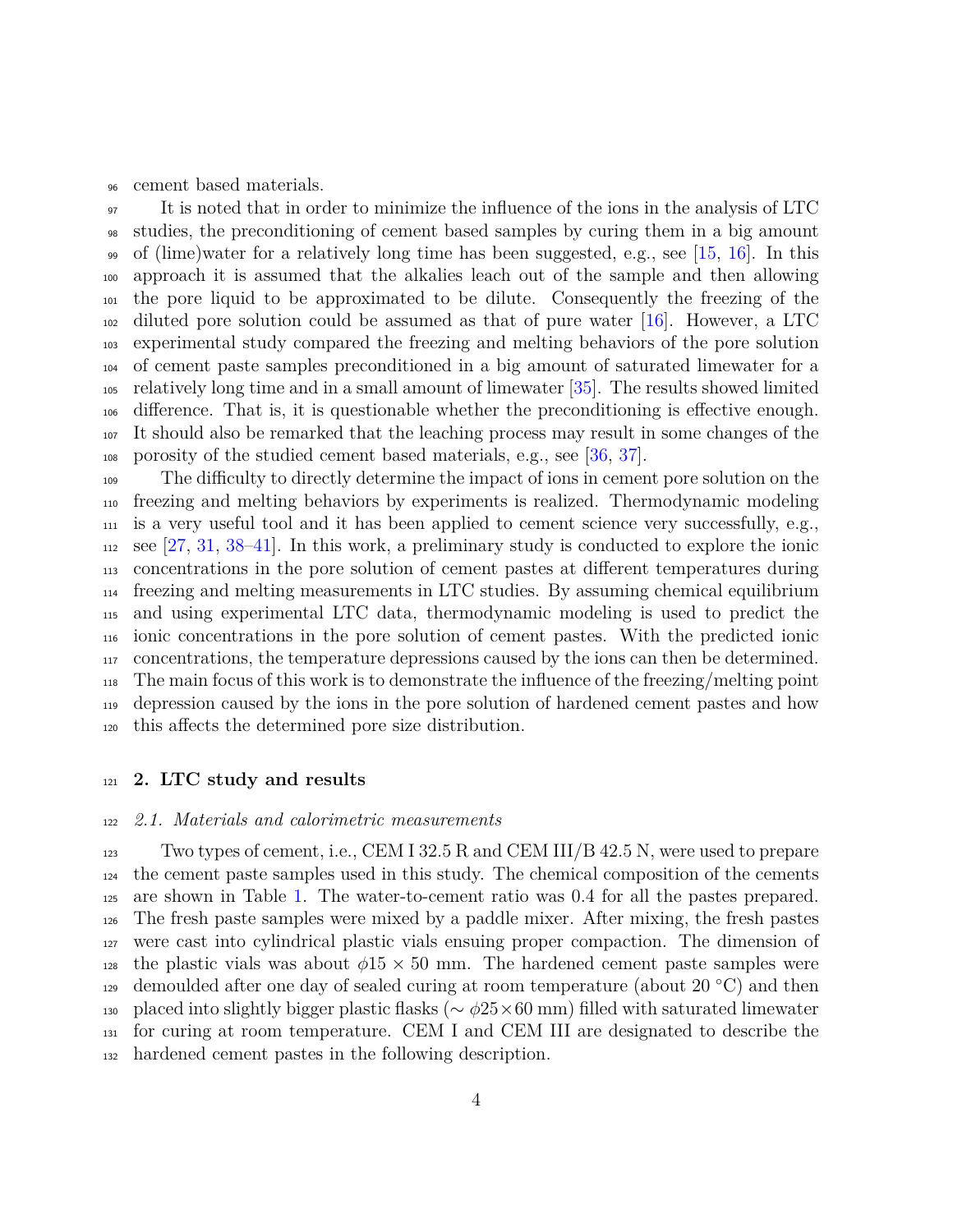| Cement          | 1g.  |      | $SiO2$ Al <sub>2</sub> O <sub>3</sub> Fe <sub>2</sub> O <sub>3</sub> CaO MgO SO <sub>3</sub> Na <sub>2</sub> O K <sub>2</sub> O |         |              |                      |     |
|-----------------|------|------|---------------------------------------------------------------------------------------------------------------------------------|---------|--------------|----------------------|-----|
|                 | loss |      |                                                                                                                                 |         |              |                      |     |
| CEM I $(32.5R)$ | 2.1  |      | 20.6 5.6                                                                                                                        |         |              | 2.4 63.4 1.6 2.9 0.2 | 0.7 |
| CEM III $//B$   | 1.4  | 29.2 | 8.9                                                                                                                             | $1.2\,$ | 48.0 4.8 2.6 | 0.2                  | 0.6 |
| 42.5N)          |      |      |                                                                                                                                 |         |              |                      |     |

<span id="page-4-0"></span>Table 1: Chemical composition of cements (mass%)

 Both cylinder and powder samples of the cement pastes were studied. To obtain the powder samples, the cylinder samples as prepared were used. The cylinders of cement pastes were firstly vacuum saturated with saturated limewater and then the crushing and grinding of the samples was conducted in a carbon dioxide free chamber to avoid 137 carbonation. After that, the ground paste powders (passed through a 315  $\mu$ m sieve) 138 were placed into the plastic vials (with dimension of  $\phi$ 15 × 50 mm as mentioned earlier, which are used as sample holders) till about half the volume and then saturated lime- water was added to immerse the powders. This procedure was also conducted in the carbon dioxide free chamber. In order to saturate the powder samples, the sample hold- ers containing powders covered with saturated limewater were placed under a reduced  $_{143}$  pressure ( $\sim$  40 mbar) for about 3 hours. After that, the apparent excess bulk water on top of the powders was removed. Then the sample holders with saturated powders were kept standing still for two to three weeks before calorimetric measurements.The cylinder samples used for calorimetric measurements were vacuum saturated first and then the bulk water on the surface of cylinders was wiped off. The total curing time for the cylinder and powder samples were about 1 year and 1.5 years, respectively, before the calorimetric measurements were conducted.

 A Calvet-type scanning calorimeter (SETARAM) was used to study the cement  $_{151}$  pastes. The calorimeter was calibrated and operated to work between about 20 °C and  $_{152}$  about -130 °C. The cooling and heating rate were set to be 0.1 °C per minute. In the adopted freezing and melting cycle, the temperature scanning started from about 20 <sup>154</sup> °C and went down to about -80 °C and then back to about 20 °C again.

 The mass of the tested vacuum saturated samples before calorimetric measurements were measured. After calorimetric measurements, the tested samples were oven-dried at about 105 °C till constant weights. The total water content in each sample was measured by the mass difference between the dry state and the state before the calori- metric measurement. More details about the materials and the measurements can be found in [\[42\]](#page-29-6).

*2.2. Calculated ice content*

 Based on the measured calorimetric heat flow curves, the ice content in the studied paste samples at different temperatures can be calculated. The results of the calculated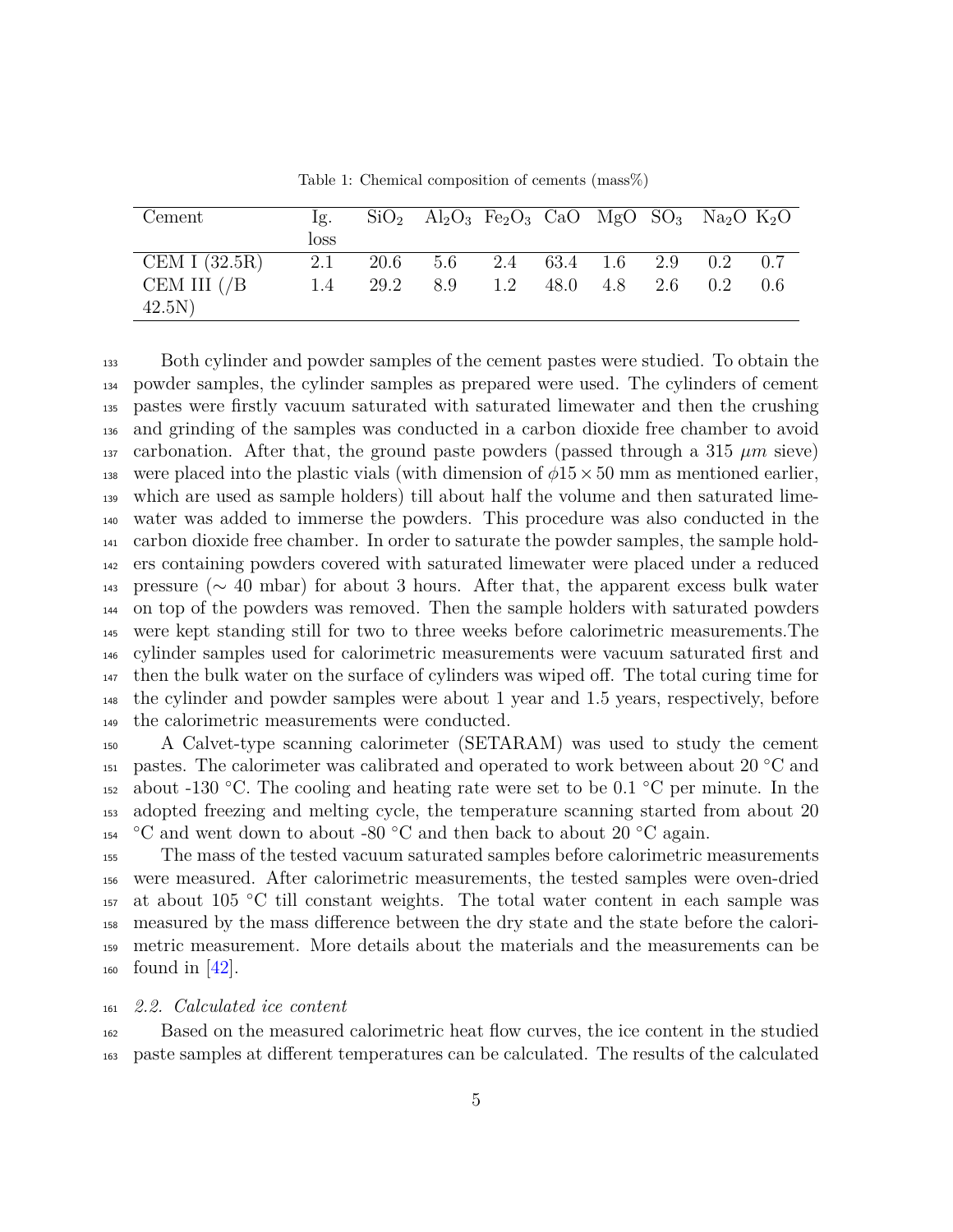<span id="page-5-0"></span>

Figure 1: Calculated ice content curves of cylinder and powder samples of the cement paste CEM I (with "bulk" ice subtracted). The content of "bulk" ice in each sample is determined by calculating the ice content corresponding to the peak above  $0 °C$  from the heat flow curve of melting. The ice content is expressed as gram per gram of dry material  $(g/g)$ . The "bulk" ice determined in the cylinder and the powder sample are about 0.007 and 0.65  $g/g$ , respectively.

 ice content for the pastes CEM I and CEM III are presented in Figure [1](#page-5-0) and Figure [2,](#page-6-0) respectively. It should be mentioned that the presented ice content does not include the "bulk" ice, which is determined by calculating the ice content corresponding to the peak  $_{167}$  above 0 °C from the heat flow curve of melting. For the cylinder samples, the "bulk" ice is mainly the ice in big pores (e.g., air voids) since saturated surface dry samples were used (since the bulk water on the surface of cylinders was wiped off); while for the powder samples, the "bulk" ice should contain both the ice in big air voids and the excess bulk water since there is still a portion of excess water in the powder samples as determined. Detailed discussion concerning the underlying assumptions behind the calculation can be found in [\[22\]](#page-28-0). The difference of the calculated ice content between the powder and cylinder samples has been discussed in [\[42\]](#page-29-6).

 As will be described in the next section, the water content in the sample under consideration is an input parameter for predicting the ionic concentration in the pore solution. The calculated ice content curves will be used to determine the remaining wa- ter content in the studied samples at different temperatures during LTC measurements. Details will be presented later.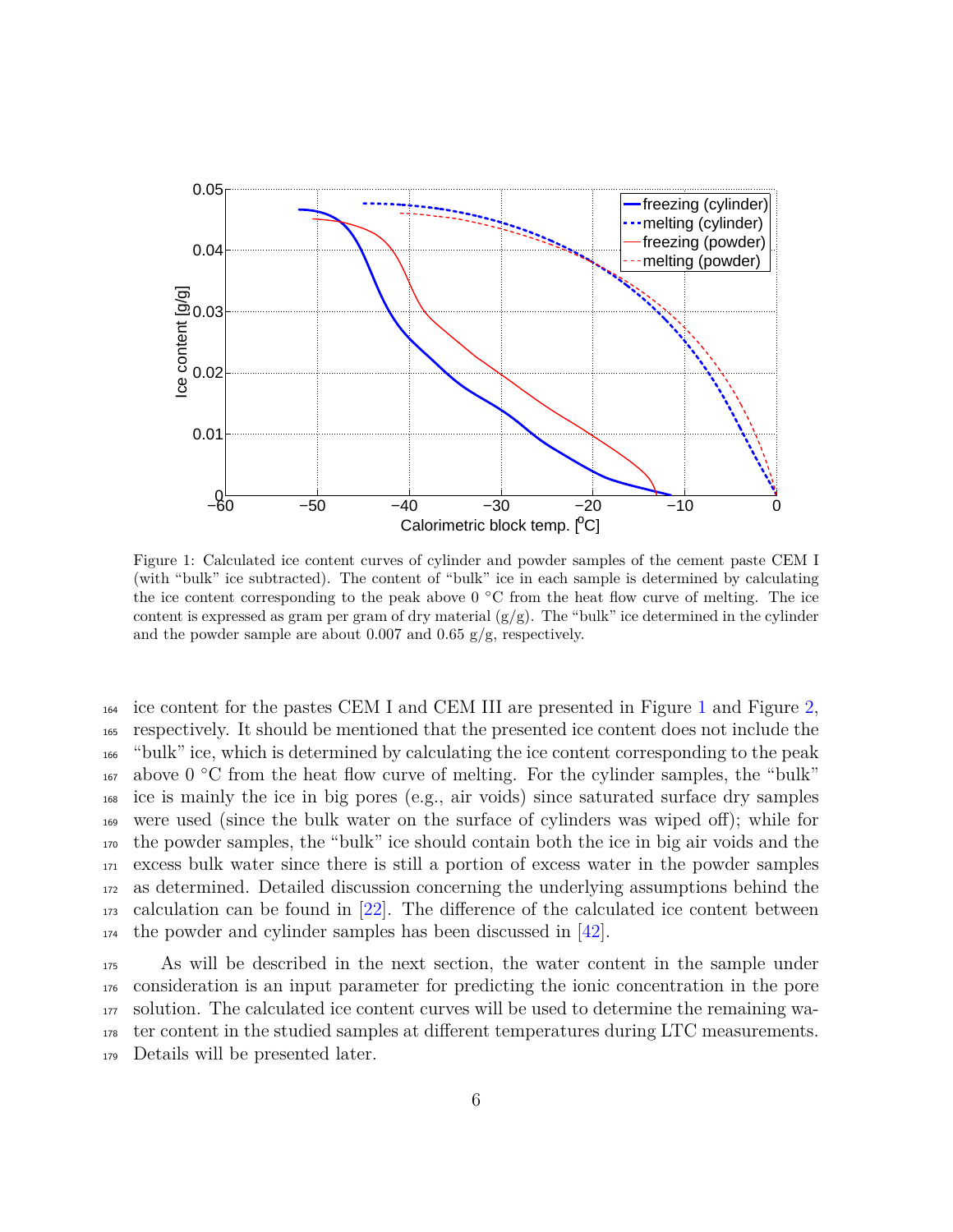<span id="page-6-0"></span>

Figure 2: Calculated ice content curves of cylinder and powder samples of the cement paste CEM III (with "bulk" ice subtracted). The content of "bulk" ice in each sample is determined by calculating the ice content corresponding to the peak above 0 ◦C from the heat flow curve of melting. The ice content is expressed as gram per gram of dry material (g/g). The "bulk" ice determined in the cylinder and the powder sample are about 0.003 and 0.91 g/g, respectively.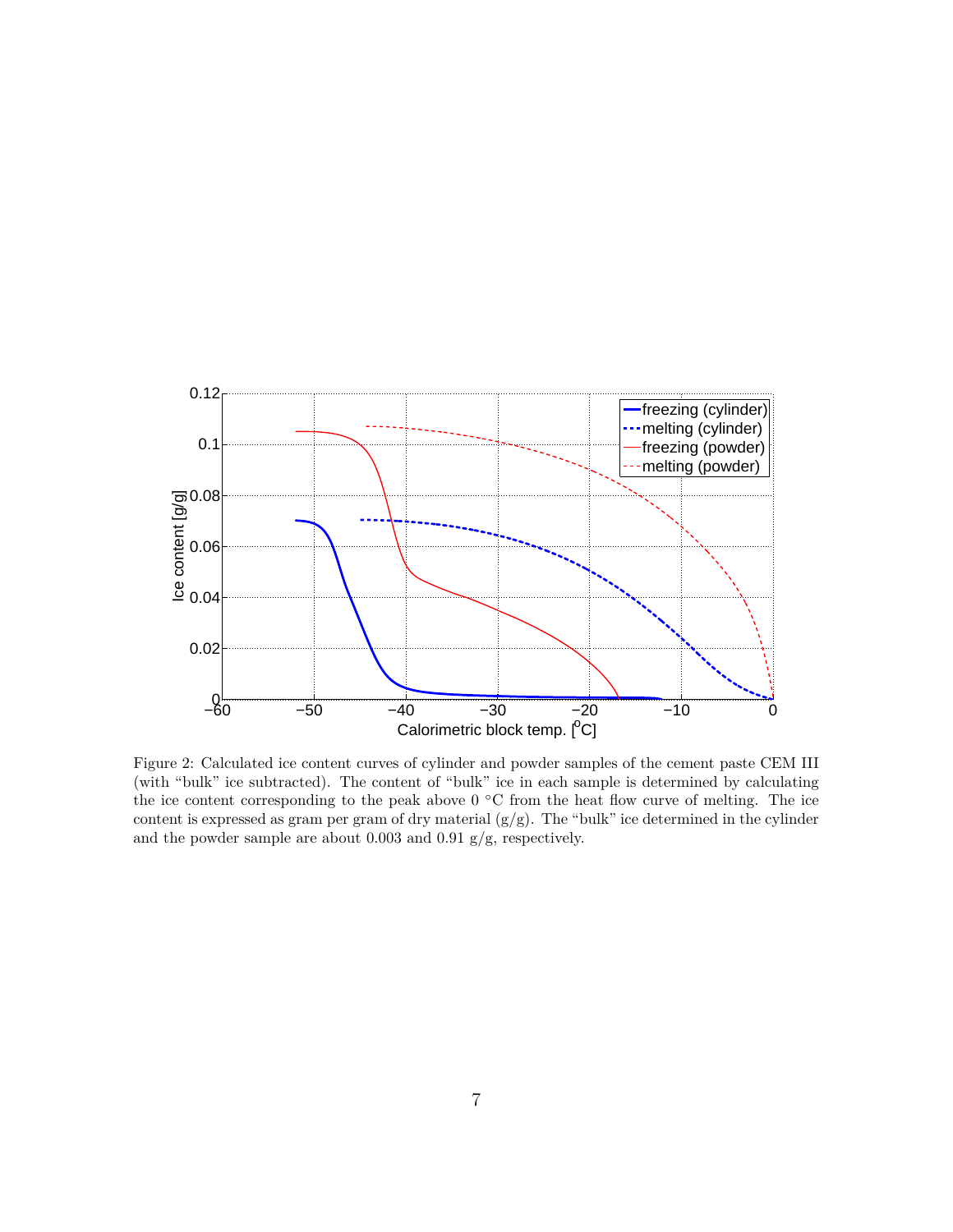#### **3. Modeling the ionic concentration**

 The freezing of the pore water in cement based materials (due to the relatively wide pore size distribution) typically takes place at a wide range of temperatures. Normally, for ions presented in a certain amount of water, the concentration of the solution would increase as the pore water gradually freezes out [\[2,](#page-26-1) [43\]](#page-29-7). However, the concentration of a cement pore solution may change differently due to the relatively big buffering capacity of cement hydrates as mentioned earlier. The concentrations of different ions in a cement pore solution depend on the equilibrium constants of the involved chemical reactions. The equilibrium constants are normally temperature dependent. It is, therefore, necessary to consider the temperature dependence of the equilibrium constants included in the model to predict he ionic concentration of a cement pore solution. In this work, the thermodynamic phase equilibrium program PHREEQC [\[44\]](#page-29-8) is used.

 In this section, the essential aspects of using the PHREEQC program to predict the ionic concentrations of the pore solution of cement based materials at different temperatures are discussed. It is noted that in the following the hydrated cement minerals are simply referred to as "hydrates" and a chemical reaction is referred to as "dissolution" or "precipitation" depending on the direction of the reaction.

# *3.1. General description of the PHREEQC program*

 The PHREEQC program can be used to calculate a solution composition and the solid phase assemblages under equilibrium. This is carried out by solving simultane- ously the mass conservation law of master species, law of charge balance and mass- action equations which describe the constitutive relations of aqueous species and hy-drates [\[45\]](#page-30-0).

 Equilibrium between the aqueous species and the solid phase assemblages is de-scribed by mass-action equations. The mass-action equations can be expressed as

<span id="page-7-0"></span>
$$
K_{a,p} = \prod_{i} (\gamma_i c_i)^{n_{i,p}} \tag{1}
$$

<sup>206</sup> where  $K_{a,p}$  is the thermodynamic equilibrium constant of the hydrate  $p$  ( $p = 1, 2, \cdots, g$ ; 207 *g* is the total number of considered hydrates);  $\gamma_i$  and  $c_i$  are the activity coefficient and 208 the concentration of ion *i*, respectively;  $n_{i,p}$  is the stoichiometric coefficient of the ion *i* 209 in hydrate p. The values for  $n_{i,p}$  maybe positive or negative. In PHREEQC, terms on the left-hand side of a dissolution reaction are assigned negative coefficients and terms on the right-hand side are assigned positive coefficients.

Activity coefficients of aqueous species are estimated by the Davies equation: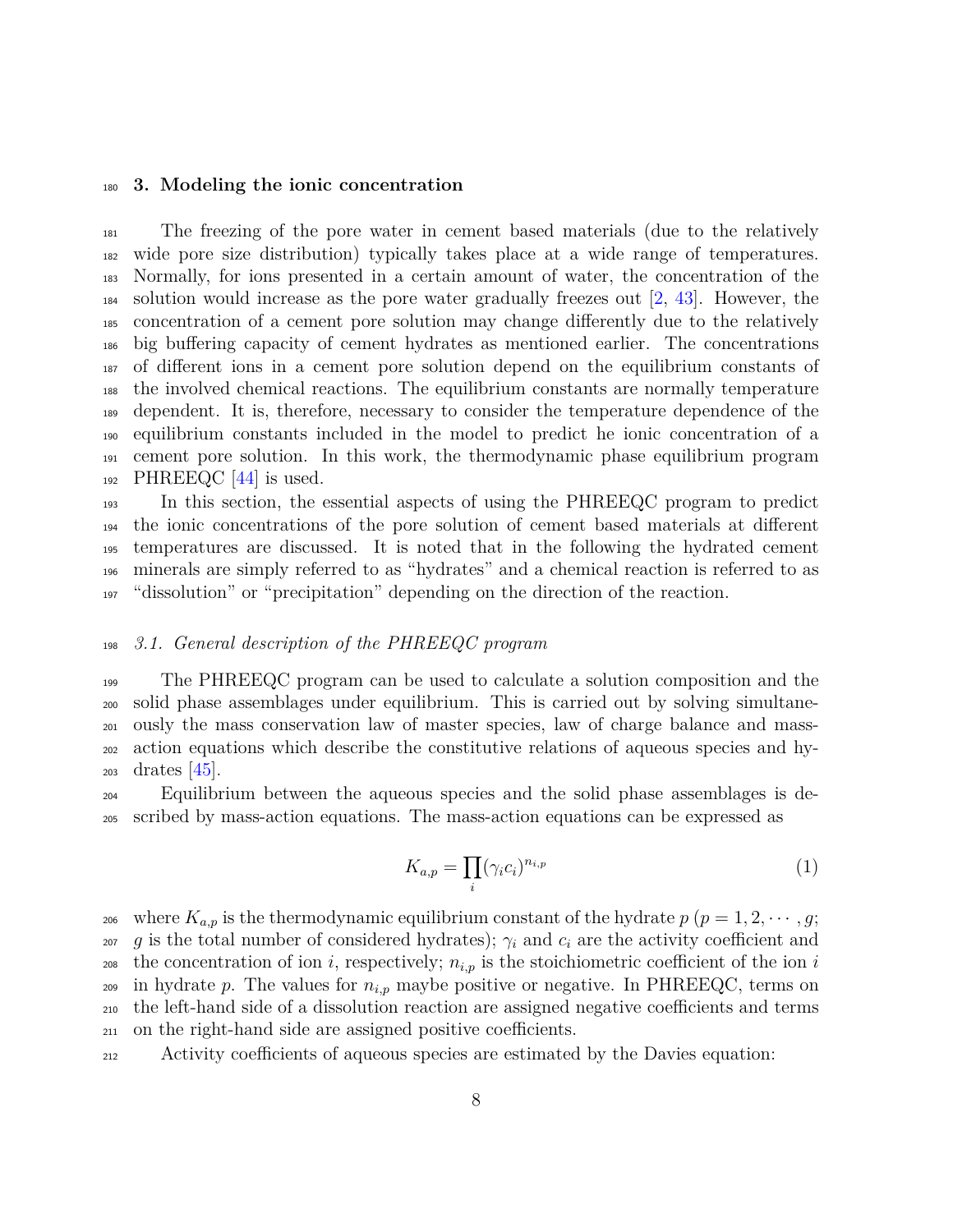$$
\log \gamma_i = -A z_i^2 \left( \frac{\sqrt{\mu}}{1 + \sqrt{\mu}} - 0.3\mu \right) \tag{2}
$$

<sup>213</sup> or optionally the extended or WATEQ Debye-Hückel equation:

<span id="page-8-0"></span>
$$
\log \gamma_i = -\frac{Az_i^2 \sqrt{\mu}}{1 + \text{B}a_i^0 \sqrt{\mu}} + b_i \mu \tag{3}
$$

 $_{214}$  where  $z_i$  is the ionic charge of aqueous species *i*; A and B are constants depend only 215 on temperature;  $\mu$  is the ionic strength of the solution. For Eq[.3,](#page-8-0) it is the extended  $_{216}$  Debye-Hückel equation if  $b_i$  is equal to zero; and it is the WATEQ Debye-Hückel equa-<sup>217</sup> tion if  $b_i$  is not equal to zero [\[46\]](#page-30-1). In the extended Debye-Hückel equation,  $a_i^0$  is the ion <sup>218</sup> size parameter; while in the WATEQ Debye-Hückel equation,  $a_i^0$  and  $b_i$  are ion-specific <sup>219</sup> parameters fitted from mean-salt activity-coefficient data [\[45\]](#page-30-0). Unless otherwise speci-<sup>220</sup> fied in the database file or the input data set, the Davies equation is used for charged <sup>221</sup> species in this work.

<sup>222</sup> The thermodynamic database for the aqueous species and the mineral phases used <sub>223</sub> in this study is CEMDATA07 (version 07.02) [\[47\]](#page-30-2), which is developed with a special  $_{224}$  focus on cement based systems, e.g., see [\[27,](#page-28-4) [39,](#page-29-9) [40\]](#page-29-10).

 It should be noted that more involved constitutive assumptions than that illus- trated in Eq. [1](#page-7-0) are assumed in describing the equilibrium conditions for some cement hydrates. Due to the mineralogical and chemical complexity of some cement hydrates, an adequate description of all the phases involved in cement hydration is not yet pos- sible. Thus, different assumptions exist for certain types of hydrates, e.g., the C-S-H  $_{230}$  phase [\[41,](#page-29-5) [48,](#page-30-3) [49\]](#page-30-4) and the AFm phase [\[27,](#page-28-4) [38\]](#page-29-4). More discussions about different chem- ical models for the solid phases of cement hydrates can be found, e.g., in [\[50\]](#page-30-5). For the C-S-H phase, Hydrogarnet phase, Stratlingite phase, Ettringite (AFt) and calcium aluminate monosulfate (AFm) phase, a solid solution method is used in this study. The main precipitation/dissolution reactions considered for cement hydration in this study are listed in Appendix A.

<sup>236</sup> The equilibria of a solid solution phase can be written as in terms of the end members  $_{237}$  constituting the solid solution, as [\[45\]](#page-30-0)

$$
K_{a,p_{ss}} = \prod_{i} (\gamma_i c_i)^{n_{i,p_{ss}}}/\lambda_{p_{ss}} x_{p_{ss}}
$$
(4)

where  $K_{a,p_{ss}}$  is the equilibrium (solubility) constant of component p in pure form;  $n_{i,p_{ss}}$ 238 <sup>239</sup> is the stoichiometric coefficient of species *i* in the dissolution reaction for component 240 p in solid solution ss;  $x_{p_{ss}}$  is the mole fraction of component p in the solid solution ss; <sup>241</sup> and  $\lambda_{p_{ss}}$  is the activity coefficient. The mole fraction of a component in a solid solution  $_{242}$  is defined as [\[45\]](#page-30-0)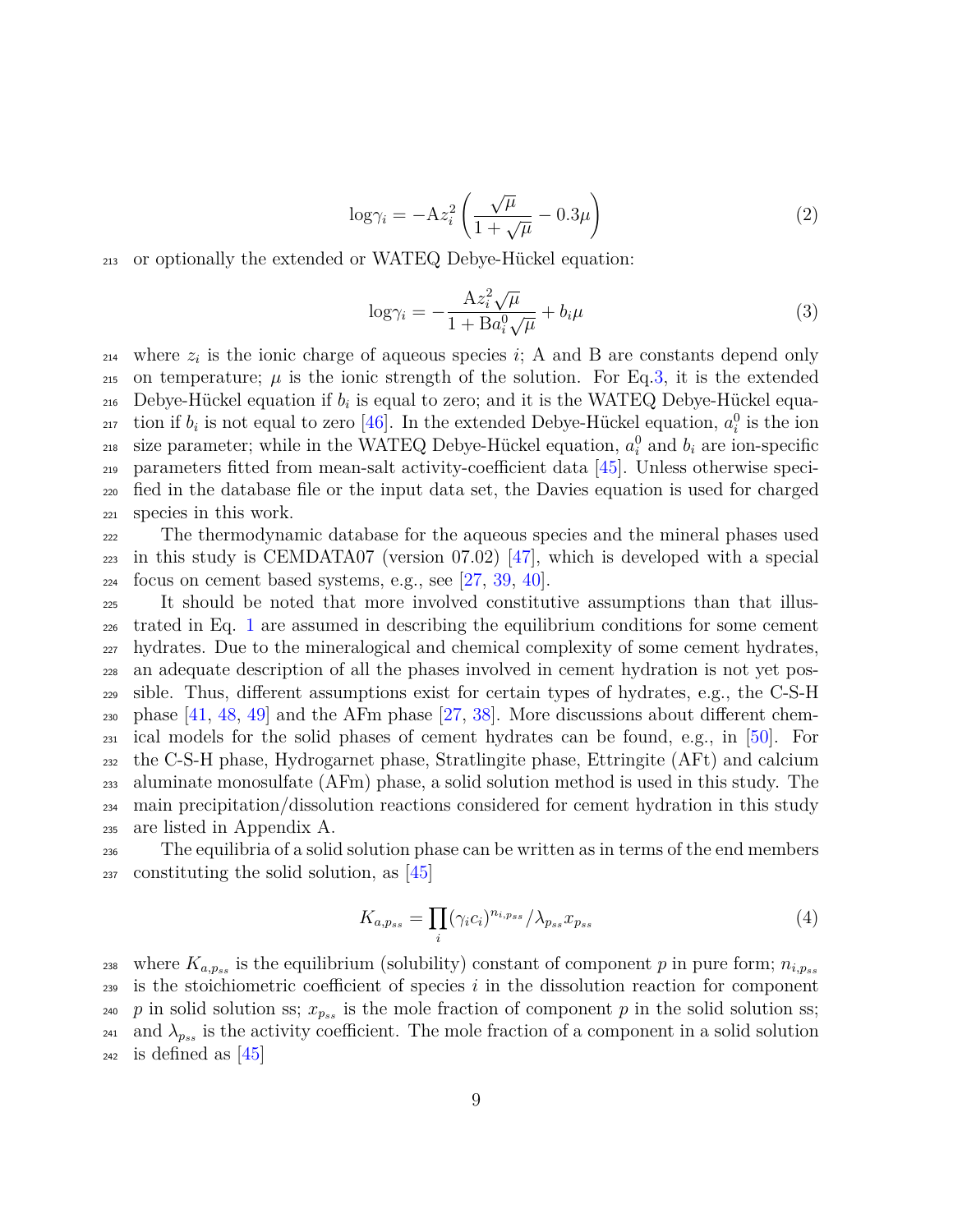$$
x_{p_{ss}} = n_{p_{ss}} / \sum_{p_{ss}}^{N_{ss}} n_{p_{ss}} \tag{5}
$$

<sup>243</sup> where *Nss* is the number of end members in the solid solution ss. For an ideal solid solution, the activity coefficient  $\lambda_{p_{ss}}$  is 1.0.

 In short, two types of inputs are essential to calculate the composition of the pore solution of a hardened cement sample using the PHREEQC program, i.e., the initial chemical composition and the solubility constants of involved chemical reactions. The determination of the initial chemical composition of a hardened cement sample and the consideration of the temperature dependent property of solubility constants are presented as follows.

# <sup>251</sup> *3.2. Chemical composition of a hardened cement sample*

 The chemical composition of a hardened cement sample involving degree of hydra- tion as an input for the equilibrium calculation using the PHREEQC program can be determined from the characteristic values of cement minerals, i.e., the chemical com-position, the hydration degree and the mass concentration.

<sup>256</sup> If there are *M* kinds of oxides and *N* kinds of minerals in a cement, the initial <sup>257</sup> chemical composition of a hardened cement to be used in the equilibrium calculation, <sup>258</sup> denoted as a vector **c**, can be calculated as

$$
\begin{pmatrix}\nc_1 \\
\vdots \\
c_M\n\end{pmatrix} = \begin{pmatrix}\nR_{11} & \cdots & R_{1N} \\
\vdots & \ddots & \vdots \\
R_{M1} & \cdots & R_{MN}\n\end{pmatrix} \begin{pmatrix}\n\alpha_1 x_1 \\
\vdots \\
\alpha_N x_N\n\end{pmatrix}
$$
\n
$$
= \begin{pmatrix}\nR_{11} & \cdots & R_{1N} \\
\vdots & \ddots & \vdots \\
R_{M1} & \cdots & R_{MN}\n\end{pmatrix} \begin{pmatrix}\n\alpha_1 & 0 \\
\vdots \\
0 & \alpha_N\n\end{pmatrix} \begin{pmatrix}\nx_1 \\
\vdots \\
x_N\n\end{pmatrix}
$$
\n(6)

<sup>259</sup> where  $c_m$   $(m = 1, \ldots, M)$  is the content of the *m*th oxide in a hydrated cement,  $x_n$ 260  $(n = 1, \ldots, N)$  is the content of the *n*th mineral in the cement,  $\alpha_n$  is the hydration <sup>261</sup> degree of the *n*th mineral and *Rmn* is the content of the *m*th oxide in the *n*th mineral. <sup>262</sup> The matrix **R** (with the elements of  $R_{mn}$ ) can be determined theoretically from the <sup>263</sup> composition formula of pure minerals (refer to the classical Bogue calculation, e.g., see 264 [\[51\]](#page-30-6)). When matrix **R** is invertible, i.e.,  $M = N$ , the mineral content vector **x** consisting <sup>265</sup> of the elements  $x_n$  can be calculated by  $\mathbf{x} = \mathbf{R}^{-1} \mathbf{p}$ , in which  $\mathbf{p}$  is the vector containing <sup>266</sup> the mass concentration of the different oxides in the cement. Thus, the input of the <sup>267</sup> initial chemical composition to be used in the equilibrium calculation can be written <sup>268</sup> as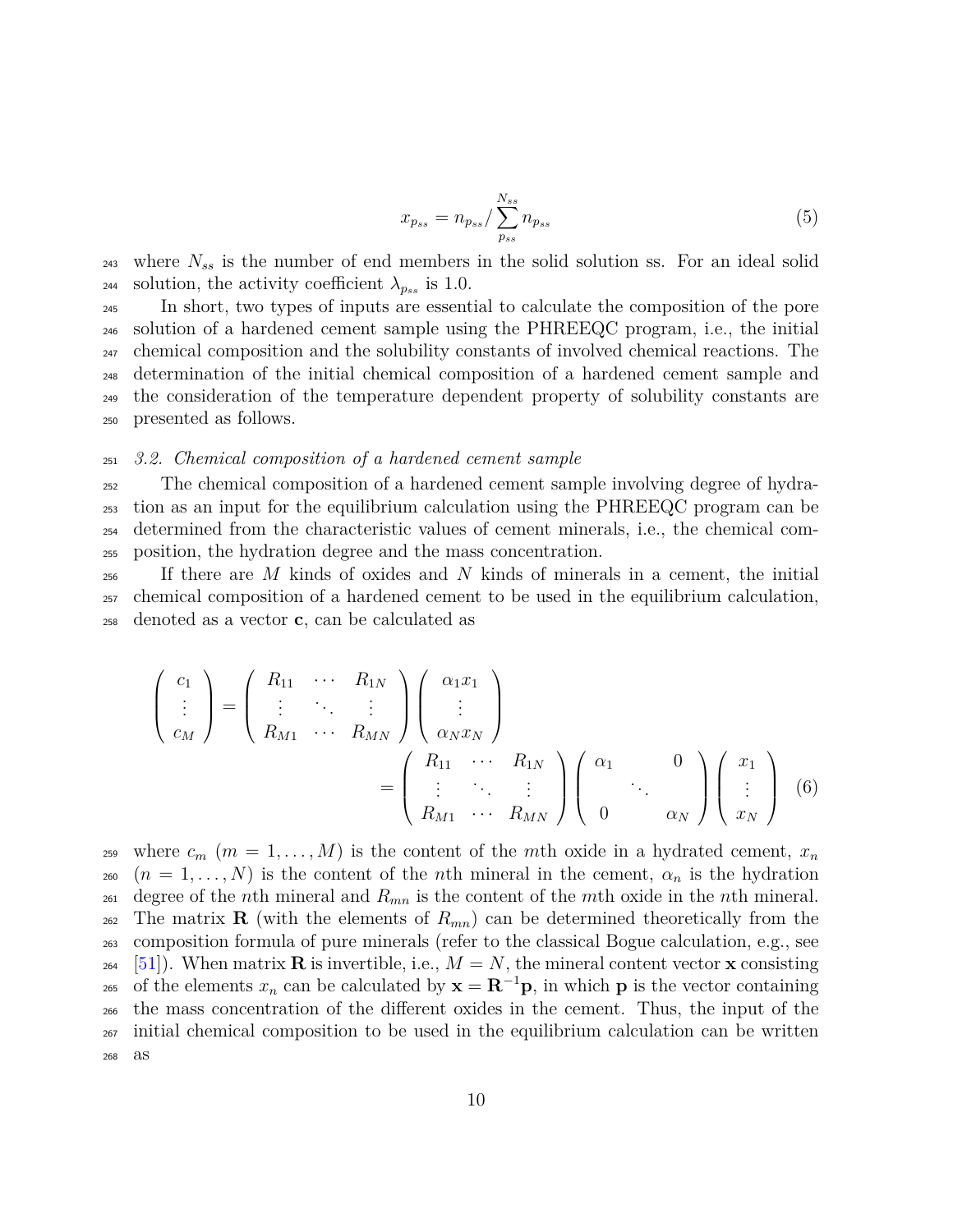$$
\mathbf{c} = \mathbf{R} \text{diag}(\alpha_1, \cdots, \alpha_N) \mathbf{R}^{-1} \mathbf{p}
$$
 (7)

<sup>269</sup> where the diagonal matrix diag( $\alpha_1, \dots, \alpha_N$ ) includes the hydration degrees of the dif- $_{270}$  ferent minerals, i.e.,  $\alpha_1, \cdots, \alpha_N$ .

# <sup>271</sup> *3.3. Temperature dependent solubility constant K<sup>a</sup>*

<sup>272</sup> In PHREEQC, there are two ways to describe the temperature dependent property  $_{273}$  of the solubility constant  $K_a$  for a chemical reaction. If the standard enthalpy of a <sup>274</sup> reaction  $\triangle_r H_{298}^{\Theta}$  (at 25 °C) is an input, the temperature dependence of  $K_a$  will be <sup>275</sup> considered according to the van't Hoff equation, which is

<span id="page-10-0"></span>
$$
\ln(K_{aT}) \approx \ln(K_{a298}) - \frac{\Delta_r H_{298}^{\Theta}}{R}(\frac{1}{T} - \frac{1}{298})
$$
\n(8)

<sup>276</sup> where  $K_{aT}$  is the approximated solubility constant at temperature T (in Kelvin degree) from the solubility constant  $K_a$  at temperature 298K (25 °C); *R* is the gas constant. <sup>278</sup> With the van't Hoff equation and the known solubility constant at one temperature, <sup>279</sup> it is possible to extrapolate the solubility constants at other temperatures. It should be noted that Eq[.8](#page-10-0) is based on the assumption that the enthalpy of a reaction  $\triangle H_T^{\Theta}$ 280 <sup>281</sup> is a constant (i.e., without temperature dependence), which is not necessarily true. <sup>282</sup> Thus, the accuracy of the predicted solubility constants is very much restricted by <sup>283</sup> this assumption. Nevertheless, without further knowledge about the thermodynamic <sup>284</sup> properties at a desired temperature, Eq[.8](#page-10-0) can provide a rough approximation. The 285 detailed derivation of the temperature dependence of solubility constant  $K_a$  and related <sup>286</sup> discussions are presented in Appendix B.

<sup>287</sup> The temperature dependence of *K<sup>a</sup>* can also be defined by an explicit empirical <sup>288</sup> expression in PHREEQC, which is in the form of

<span id="page-10-1"></span>
$$
\log_{10}(K_a) = A_1 + A_2T + \frac{A_3}{T} + A_4 \log_{10}(T) + \frac{A_5}{T^2}
$$
\n(9)

<sup>289</sup> where  $A_1$  to  $A_5$  are five different fitting parameters (constants). If the standard enthalpy <sup>290</sup> and the five constants of the empirical expression are both given as inputs, the empirical <sup>291</sup> expression will be used in preference in the PHREEQC calculation.

<sup>292</sup> The temperature dependence of the solubility constants in terms of the five constants  $A_1$ <sup>293</sup> to  $A_5$  presented in the database CEMDATA07 (version 07.02) [\[47\]](#page-30-2) is used in this study. No verifications of the validity of the data at freezing temperatures has been made. With no further knowledge about the thermodynamic data, the temperature depen- dent property of the solubility constants included in the database CEMDATA07 (ver-sion 07.02) is used in this work to study the freezing behavior of cement pore solution.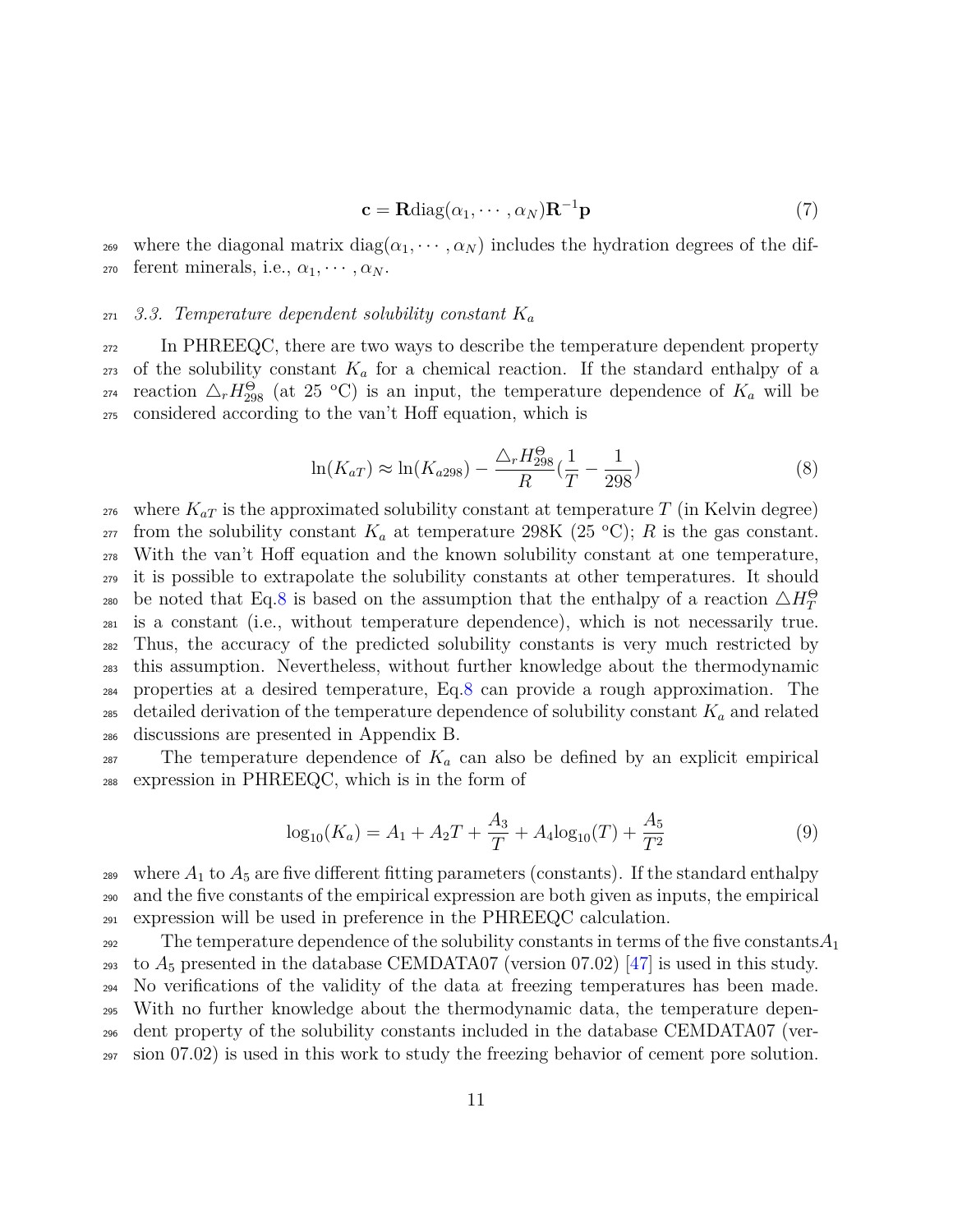#### *3.4. Input parameters for calculation*

 To calculate the change of the ionic concentration of a cement pore solution during LTC measurements, the following input parameters are needed:

- Chemical composition of the cement
- Cement content and water content in the sample
- Hydration degree of cement minerals
- Temperature

 With the above input parameters, the ionic concentrations of a cement pore solution at different temperatures (with no ice present) can be calculated with the experimentally determined total water content. In order to calculate the ionic concentrations of the pore solution at different temperatures during LTC measurements in the presence of ice, the water content in the studied sample is adjusted by subtracting the corresponding calculated ice content (see Figure [1](#page-5-0) and Figure [2\)](#page-6-0) from the total water content.

 Parrot and Killoh [\[52\]](#page-30-7) proposed a set of empirical expressions to predict the hydra-tion degree of cement minerals in OPC, which are

<span id="page-11-0"></span>
$$
R_t = \frac{K_1}{N_1} (1 - \alpha_t) (-\ln(1 - \alpha_t))^{(1 - N_1)}
$$
\n(10)

<span id="page-11-1"></span>
$$
R_t = \frac{K_2(1 - \alpha_t)^{2/3}}{1 - (1 - \alpha_t)^{1/3}}
$$
\n(11)

<span id="page-11-2"></span>
$$
R_t = K_3 (1 - \alpha_t)^{N_3} \tag{12}
$$

313 where  $R_t$  and  $\alpha_t$  are the rate and degree of hydration at time t, respectively;  $K_1, N_1, K_2, K_3, N_3$  are constant parameters and the values for cement minerals are listed in Table [2.](#page-12-0) Eq[.10](#page-11-0) is for nucleation and growth; Eq[.11](#page-11-1) or Eq[.12](#page-11-2) is for diffusion controlled hydration. The  $_{316}$  lowest value of  $R_t$  is considered as the rate controlling step. The degree of hydration  $\alpha_t$  at time *t* (in days) is then expressed as  $\alpha_t = \alpha_{t-1} + \Delta t \cdot R_{t-1}$ . Lothenbach and Winnefeld [\[27\]](#page-28-4) found reasonable agreement between the predicted hydration degrees  $_{319}$  using the empirical expressions (Eq[.10](#page-11-0) to Eq[.12\)](#page-11-2) together with the parameter values presented in Table [2](#page-12-0) and the results based on the XRD semi-quantitative analysis. For the cylinder and powder samples of the cement pastes under consideration, the hydra- tion degree of the minerals are mainly estimated according to the empirical expressions and parameter values proposed by Parrot and Killoh [\[52\]](#page-30-7) (i.e., Eq[.10](#page-11-0) to Eq[.12](#page-11-2) and Table [2\)](#page-12-0). The calculated values are listed in Table [3.](#page-12-1) It is assumed that the hydration degree of cement minerals in both CEM I and CEM III are the same in this study.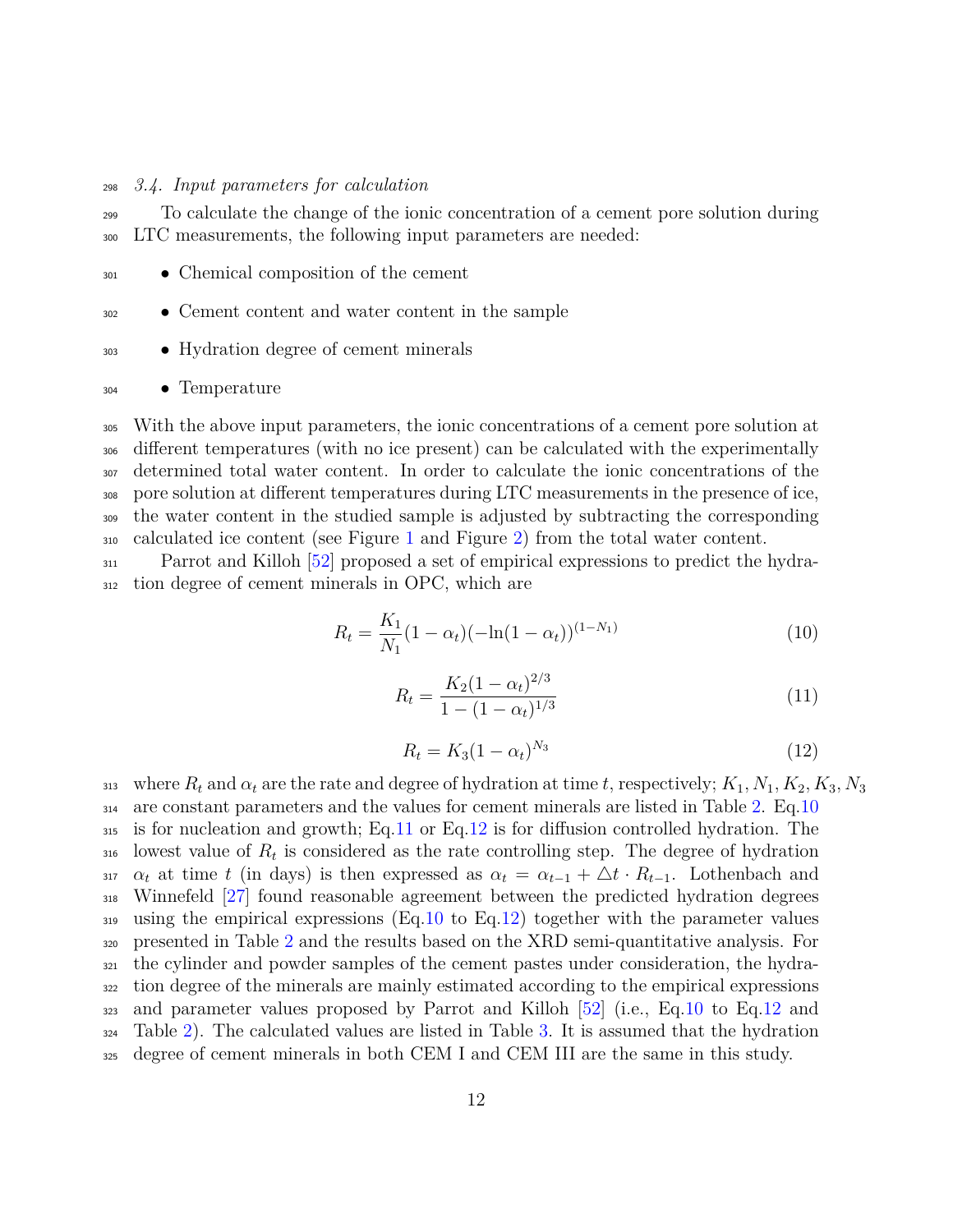| Parameters | Cement minerals |                          |            |                           |  |  |
|------------|-----------------|--------------------------|------------|---------------------------|--|--|
|            | $C_3S$          | $\mathbb{C}_2\mathrm{S}$ | $\cup_3 A$ | $\mathbb{C}_4\mathrm{AF}$ |  |  |
| $K_1$      | $1.5\,$         | 0.5                      |            | 0.37                      |  |  |
| $N_1$      | 0.7             | 1.0                      | 0.85       | 0.7                       |  |  |
| $K_{2}$    | 0.05            | 0.006                    | 0.04       | 0.015                     |  |  |
| $K_3$      | 1.1             | 0.2                      |            | 0.4                       |  |  |
| $N_3$      | 3.3             | 5.0                      | 3.2        | 3.7                       |  |  |

<span id="page-12-0"></span>Table 2: Parameters used to calculate the hydration degree of cement (clinker) minerals as a function of time, data from Parrot and Killoh [\[52\]](#page-30-7).

<span id="page-12-1"></span>Table 3: Assumed hydration degree of cement minerals in the samples of cement paste CEM I and CEM III. The age of the the cylinder and power samples are 1 year and 1.5 years, respectively.

| Sample   | $C_3S$     | $\mathbb{C}_2\mathrm{S}$ | $\cup_3$ A | $\rm{C_4AF}$ | $CaSO_4$ |
|----------|------------|--------------------------|------------|--------------|----------|
| Cylinder | $\rm 0.95$ | 0.76                     | 00.1       | 0.89         | 00.1     |
| Powder   | $0.96\,$   | $0.78\,$                 | $1.00\,$   | 0.91         | 00.1     |

<span id="page-12-2"></span>*<sup>a</sup>*The hydration degree is not calculated from the equations proposed by Parrot and Killoh [\[52\]](#page-30-7) but following the suggestion given in [\[41\]](#page-29-5).

# <sup>326</sup> **4. Modeling results**

 In LTC studies, the ice content curves of melting processes are normally used to calculate the pore interior size distribution, as freezing processes would only indicate the pore entry or neck sizes [\[16,](#page-27-5) [21\]](#page-27-9). Since a main purpose of this study is to demonstrate the influence of ions on the calculated pore (interior) size distribution, the results presented here, therefore, only focus on the melting processes.

 The modeled ionic strength for the cement pastes CEM I and CEM III at different temperatures during the melting process are presented in Figure [3.](#page-13-0) It can be found that for each cement paste (both the cylinder and powder samples), the modeled ionic 335 strength does not change very much during the temperature range between  $0^{\circ}$ C and  $336 - 40$  °C. The modeled ionic strength for the pastes CEM I and CEM III are around 0.5 mol/kg water and 0.7 mol/kg water, respectively.

 The modeled ionic strength results at different temperatures will be used to calculate the temperature depression caused by the ions. Then the influence of the ions in the pore solution of the studied cement paste samples on the determination of the pore size distribution will be demonstrated by comparing the calculated pore size distribution with and without considering the temperature depression caused by the presence of ions in the pore solution.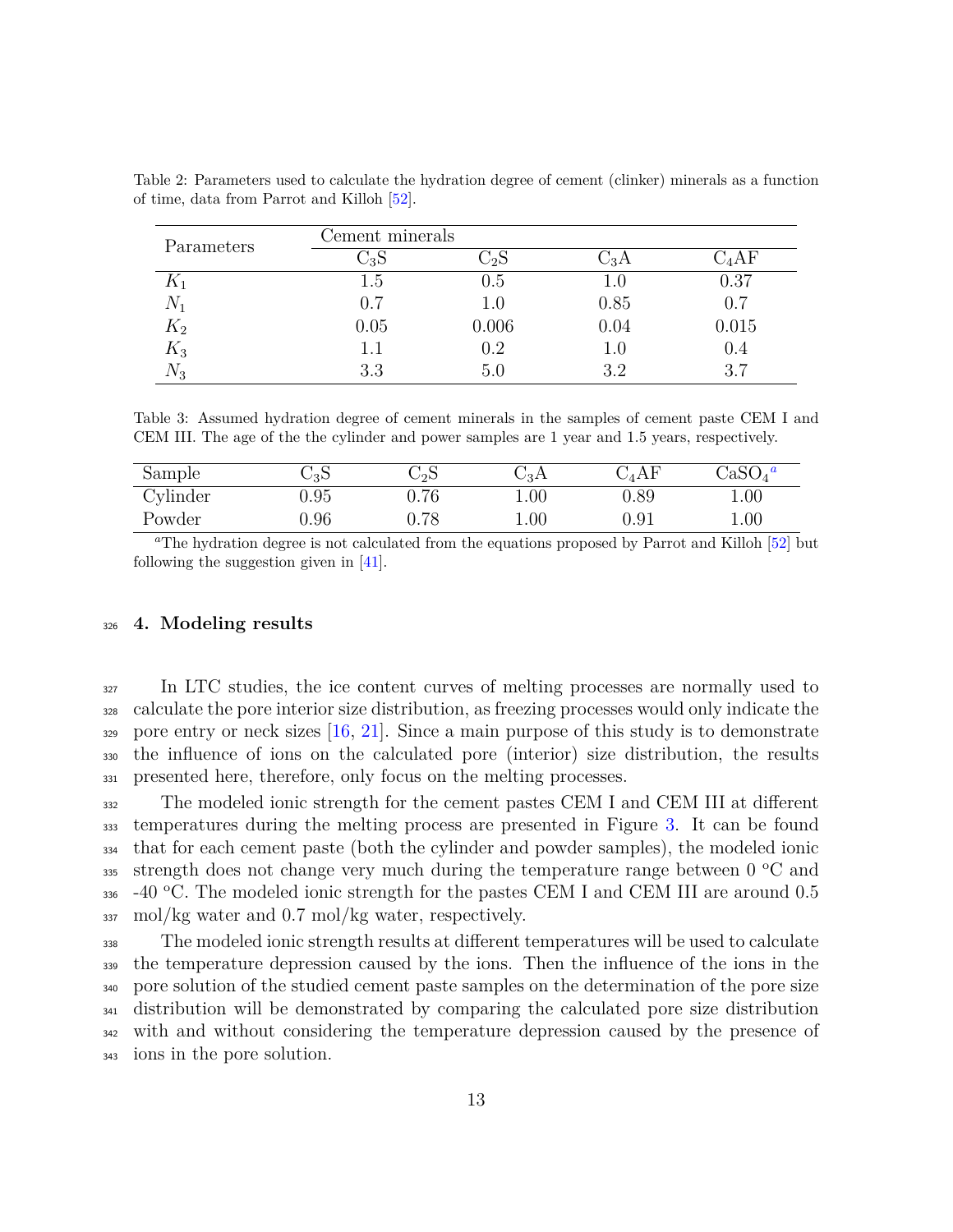<span id="page-13-0"></span>

Figure 3: Modeled ionic strength for the cement pastes CEM I and CEM III at different temperatures during the melting process. The ionic strength is expressed as mole per kilogram of water.

# <sup>344</sup> **5. Influence of the ions on the calculated pore size distribution**

# <sup>345</sup> *5.1. Calculated freezing/melting point depression by the ions*

<sup>346</sup> The freezing/melting point depression caused by ions in the pore solution of the <sup>347</sup> cement paste samples can be estimated by using the following equation [\[28,](#page-28-5) [29\]](#page-28-6)

<span id="page-13-1"></span>
$$
\Delta T \approx -(\frac{RT_0^2}{\Delta H_A^{fus}})X_B \gamma \tag{13}
$$

 $348$  where  $\Delta T$  is the temperature depression, i.e., the difference between the freezing/melting point of the ionic solution and that of pure water  $T_0$ ;  $\Delta H_A^{fus}$  is the heat of fusion of 350 water;  $X_B$  is the mole fraction of the solute and  $\gamma$  is the activity coefficient of the <sup>351</sup> solution. For a solution with several types of ions (e.g., cement pore solutions in our  $352 \text{ case}$ , the activity coefficient  $\gamma$  can be calculated as

<span id="page-13-2"></span>
$$
\gamma = \sum_{i=1}^{N} n_i \gamma_i / \sum_{i=1}^{N} n_i \tag{14}
$$

 $\frac{3}{5}$  where  $n_i$  the mole concentration of the the *i*th ion in the solution; *N* is the total number <sup>354</sup> of the ions considered. The detailed derivation of Eq[.13](#page-13-1) is presented in Appendix C. 355 More discussions about the activity coefficient  $\gamma_i$  and  $\gamma$  can be found, e.g., in [\[28,](#page-28-5) [29,](#page-28-6) [53\]](#page-30-8).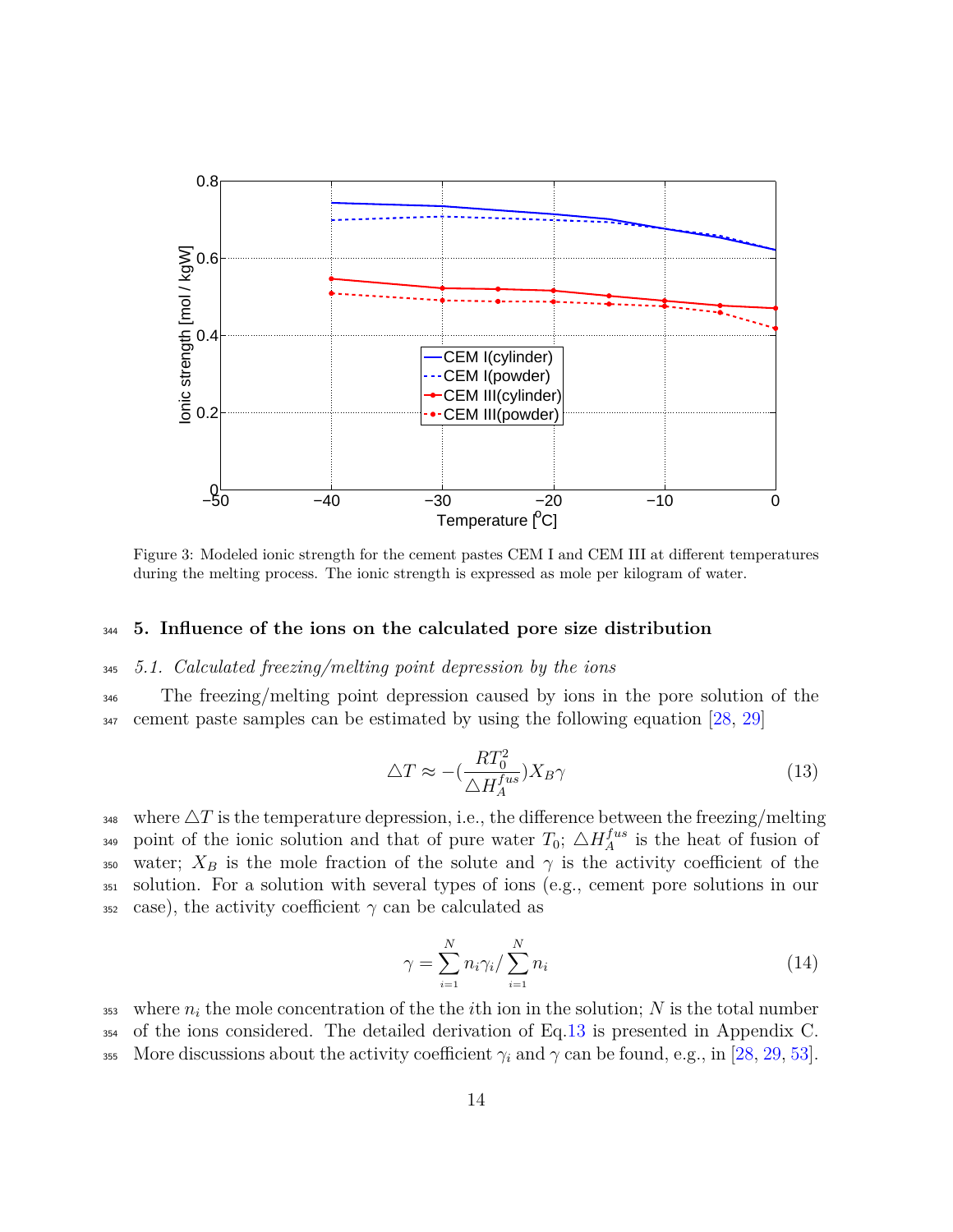<span id="page-14-1"></span>

Figure 4: Calculated temperature depression for the cement pastes CEM I and CEM III at different temperatures during the melting process.

356 The mole concentration  $n_i$  and the activity coefficient of each ionic species  $\gamma_i$  are 357 outputs from a PHREEQC calculation. With the obtained  $n_i$  and  $\gamma_i$ , the the activity 358 coefficient of a cement pore solution  $\gamma$  can be calculated using Eq[.14.](#page-13-2) The ionic strength  $\mu$  of a solution in PHREEQC is calculated using [\[45\]](#page-30-0)

<span id="page-14-0"></span>
$$
\mu = \frac{1}{2} \sum_{i=1}^{N} z_i^2 \frac{n_i}{W_{aq}} \tag{15}
$$

<sup>360</sup> where  $W_{aq}$  is the mass of the solvent water in the solution. It is noted that the modeled ionic species in a cement pore solution are rather complicated with several different charges. However, to obtain the  $X_B$  for a cement pore solution from the modeled ionic 363 strength  $\mu$  in this study, it is assumed that the ionic charges for the species are  $\pm 1$ . <sup>364</sup> As can be found from Eq[.15,](#page-14-0) the assumption would result into higher  $X_B$  than the true value if the species with charges (absolute value) higher than 1 are important in a solution. That is, the estimated *X<sup>B</sup>* in this study somehow corresponds to the upper limit of the more general case.

 With the modeled ionic strength results (presented in Section 4), the temperature depressions caused by the ions in the studied cement paste samples are calculated and shown in Figure [4.](#page-14-1) The calculated temperature depression for each studied cement paste sample has a relatively small variation during the considered temperature range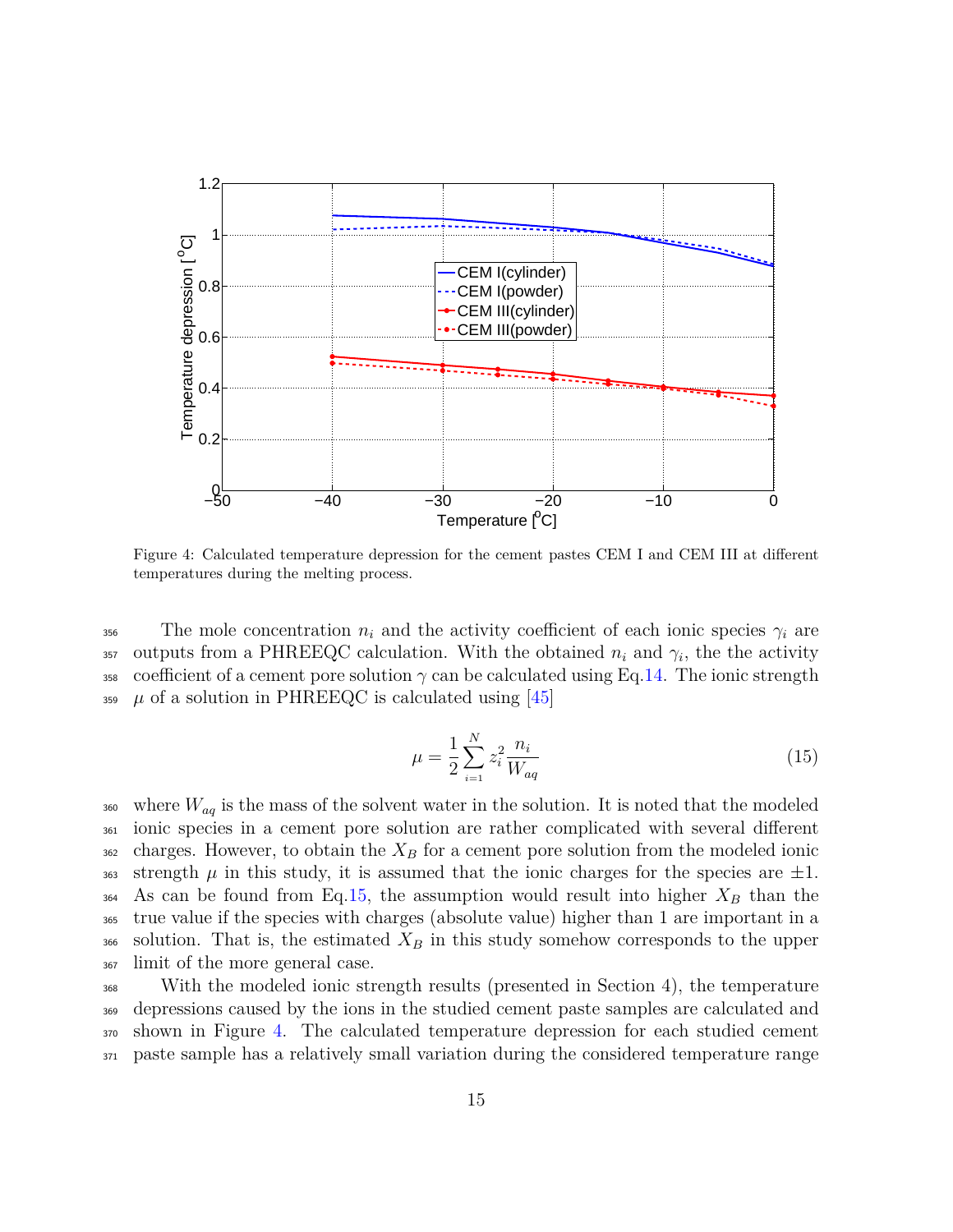372 (between 0 <sup>o</sup>C and -40 <sup>o</sup>C). The variation is about 0.9 <sup>o</sup>C ~ 1.1 <sup>o</sup>C for the paste CEM I 373 and about 0.4  $\rm{^{\circ}C} \sim 0.5$  °C for the paste CEM III. The temperature depression caused by the ions will be considered in calculating the pore size distribution.

#### *5.2. Influence of the ions on the calculated pore size distribution*

 For pure water/ice, the relation between the freezing/melting point depression (or undercooling) caused by the pore confinement and the pore size is assumed to follow the equations proposed by Brun et al. [\[1\]](#page-26-0), which are

<span id="page-15-0"></span>
$$
R_p = -\frac{32.33}{T - T_0} + 0.68\tag{16}
$$

<span id="page-15-1"></span>
$$
R_p = -\frac{64.67}{T - T_0} + 0.57\tag{17}
$$

 $_{379}$  where  $R_p$  (nm) is the pore size; T is the depressed freezing/melting point of pore wa- ter/ice. For melting processes, Eq[.16](#page-15-0) is used for the cylindrical pore shape assumption and Eq[.17](#page-15-1) is used for the spherical pore shape assumption. Before further discussion, a clarification is made here about the temperature depression (or undercooling) which 383 is defined as  $T - T_0$  in this work.

 The relation between the pore radii and the undercooling (in melting) with and without considering the temperature depression caused by the ions in the pore solution of the cylinder samples of the cement pastes CEM I and CEM III are compared in Figure [5.](#page-16-0) By considering the pore solution as pure water, Eq[.16](#page-15-0) or Eq[.17](#page-15-1) is used to calculate the pore radii (according to the assumed pore shape). By considering the pore solution as an ionic solution, the contribution of the temperature depression caused by the ions (Figure [4\)](#page-14-1) to a measured undercooling is excluded when calculating the pore radii using Eq[.16](#page-15-0) or Eq[.17.](#page-15-1) It can be found that for undercoolings, e.g., higher than about -10 °C, there is some noticeable difference between the calculated pore radii with and without considering the effect caused by the presence of the ions; while for  $_{394}$  undreoolings lower than about -10  $^{\circ}$ C, very limited difference is found between the calculated pore radii. This conclusion also holds for the powder samples, since the temperature depression caused by the ions in the powder and the cylinder samples for each cement paste are almost the same.

 The calculated differential pore size distribution considering the pore liquid as pure water or as an ionic solution for the cement pastes CEM I and CEM III are compared in Figure [6](#page-17-0) and Figure [7,](#page-18-0) respectively. There is only some slight difference between the calculated differential pore size distributions for each cement paste sample with and without considering the temperature depression caused by the ions in the pore solution. That is, using the modeled ionic concentrations for the pore solution of the studied cement paste samples, the resulting influence of the temperature depression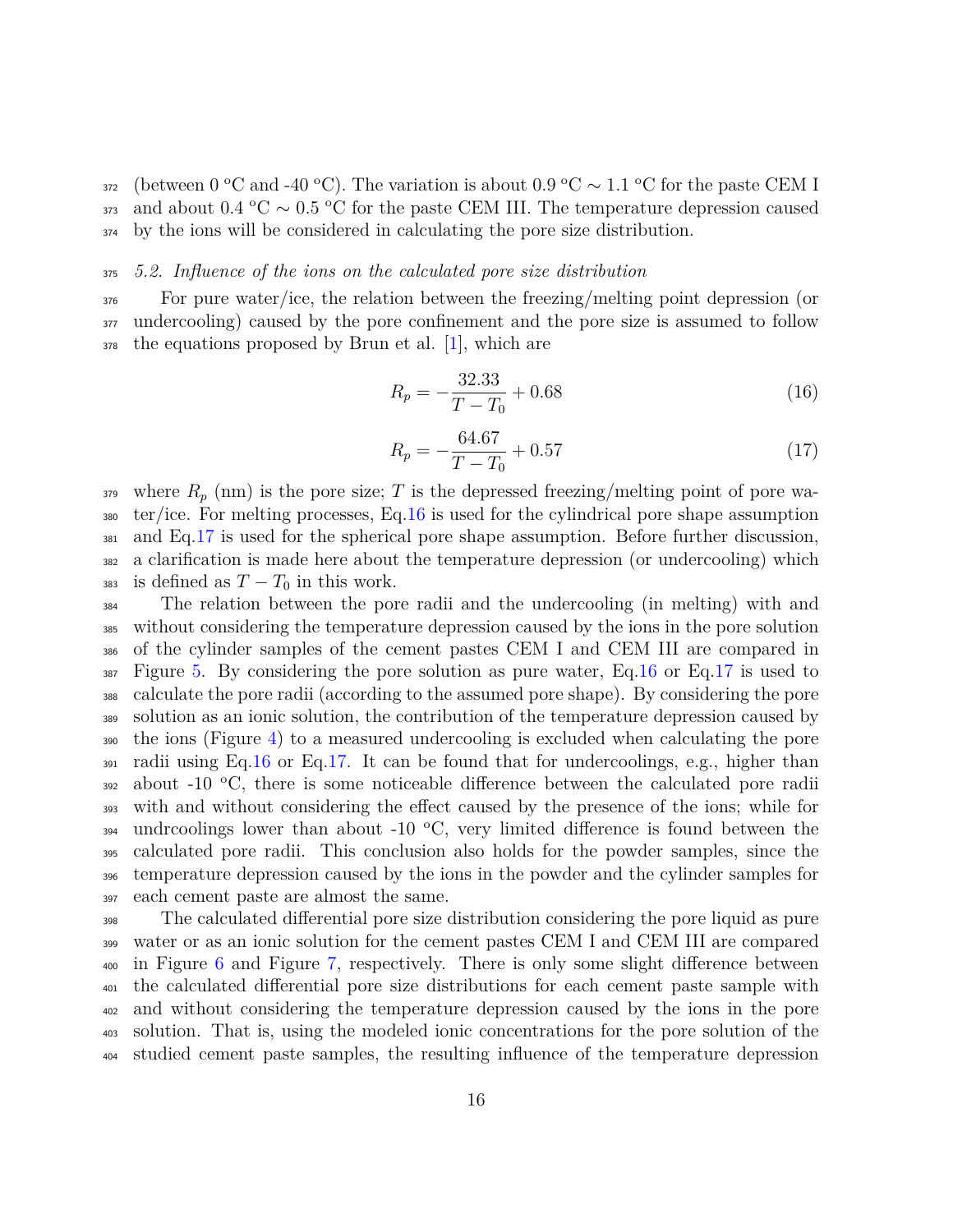<span id="page-16-0"></span>

Figure 5: Comparison of the relation between the pore radii and the undercooling (in melting) with and without considering the temperature depression caused by the ions in the pore solution of the cement pastes CEM I and CEM III (cylinder samples). The pore shape is assumed to be (a) cylindrical and (b) spherical.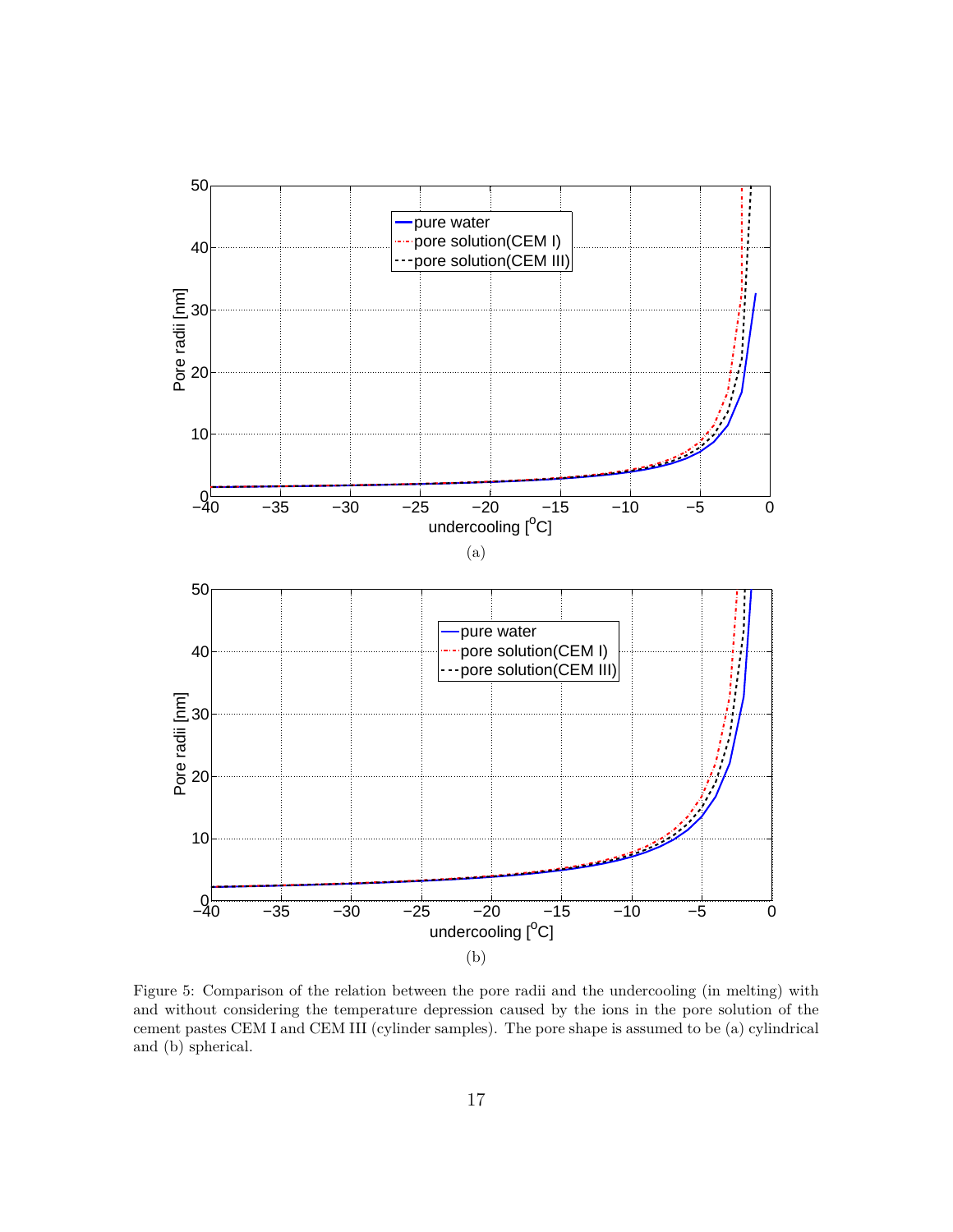<span id="page-17-0"></span>

Figure 6: Calculated differential pore size distribution for the CEM I sample considering the pore liquid as pure water or as an ionic pore solution based on cylindrical (cyl) and spherical (sp) pore assumptions: (a) for the cylinder sample and (b) for the powder sample.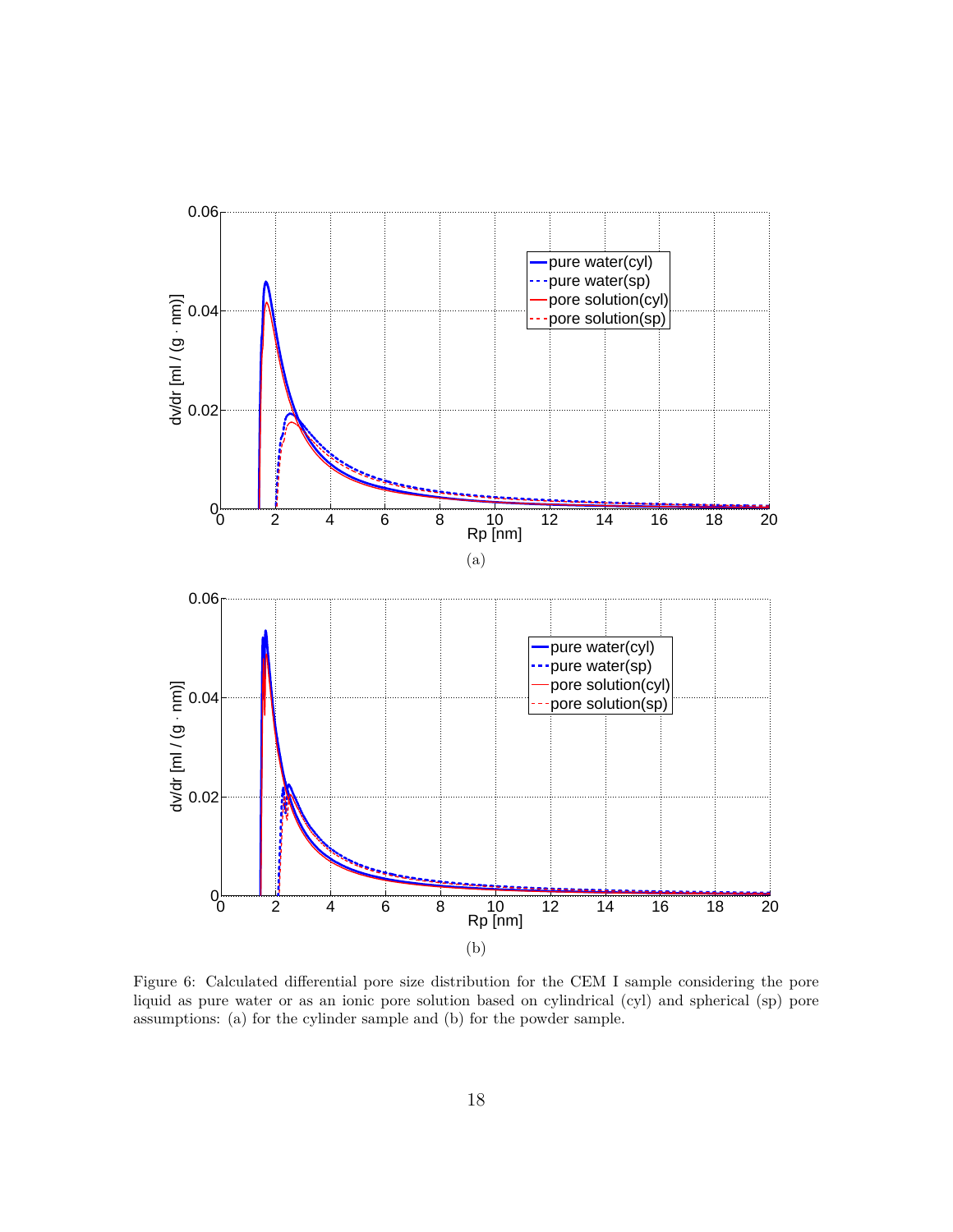<span id="page-18-0"></span>

Figure 7: Calculated differential pore size distribution for the CEM III sample considering the pore liquid as pure water or as an ionic pore solution based on cylindrical (cyl) and spherical (sp) pore assumptions: (a) for the cylinder sample and (b) for the powder sample.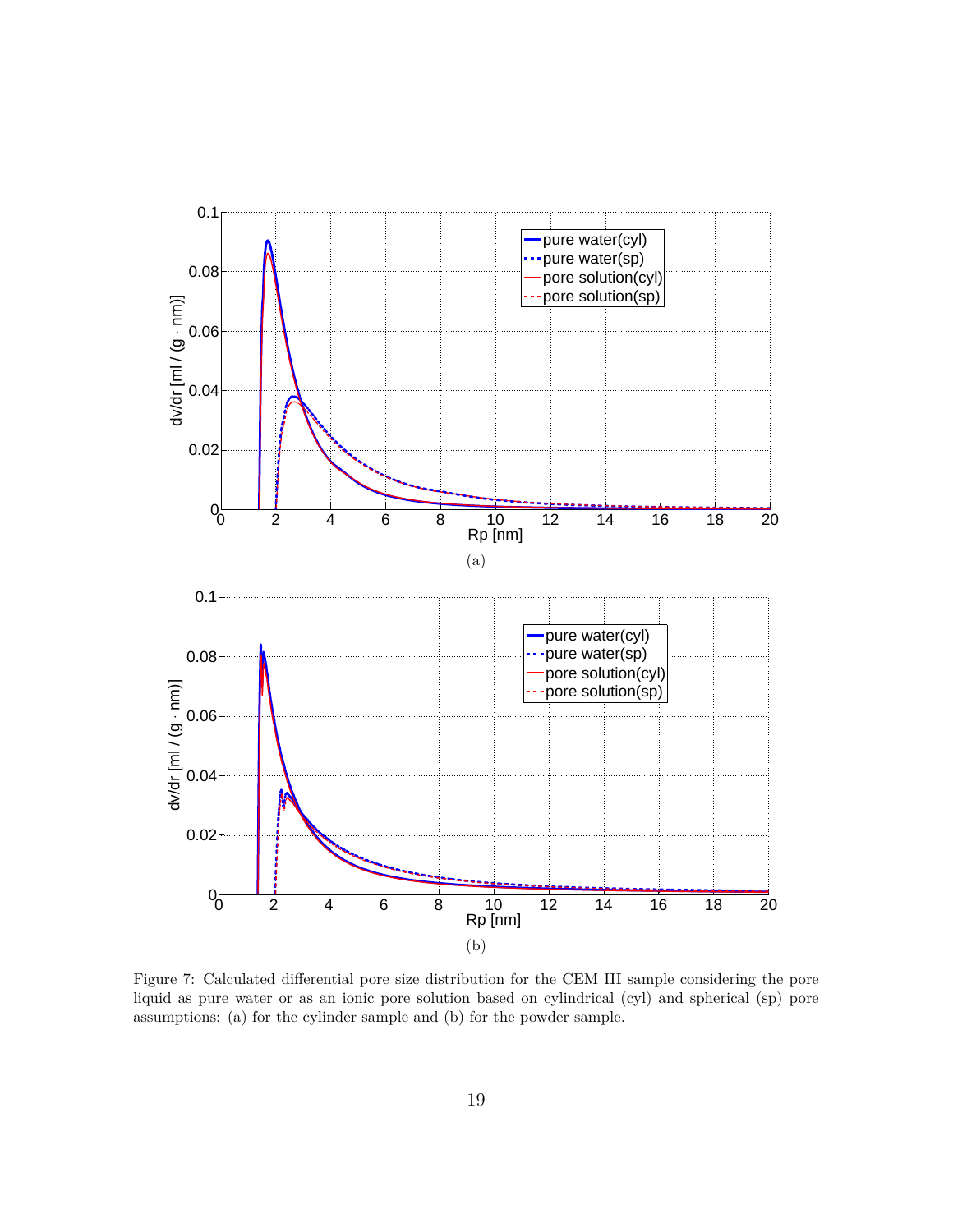caused by the ions in the pore solution on the pore size distribution determination by LTC is limited.

# **6. Conclusions**

 Thermodynamic modeling was used to predict the ionic concentrations in the pore solution of cement pastes at different temperatures during a freezing and melting mea- surement in LTC studies. That is, it was assumed that the standard thermodynamic relations and concepts can be used also for undercooled water present in the pores of the paste samples. The modeled ionic concentrations were used to determine the tempera- ture depressions caused by the ions presented in the pore solution. The influence of the freezing/melting point depression caused by the ions in the pore solution of hardened cement pastes on the determined pore size distribution by LTC was investigated.

 Thermodynamic modeling using the program PHREEQC were performed on the <sup>417</sup> cylinder and powder samples of the cement pastes prepared by two different types of cements. The results showed that the ionic strength for each studied paste sample does <sup>419</sup> not change very much at the temperature range between 0  $\rm{^{\circ}C}$  and -40  $\rm{^{\circ}C}$  during the LTC measurements. Using the modeled ionic concentrations, the calculated differential pore size distributions for the studied samples with and without considering the temperature depression caused by the ions presented in the pore solution were compared. The results indicate that for the studied cement paste samples in this investigation, the temperature depression caused by the ions present in the pore solution affects the determination of the pore size distribution by LTC to a limited extent.

# **Acknowledgment**

<sup>427</sup> The research leading to these results has received funding from the European Union Seventh Framework Programme (FP7/2007-2013) under grant agreement 264448.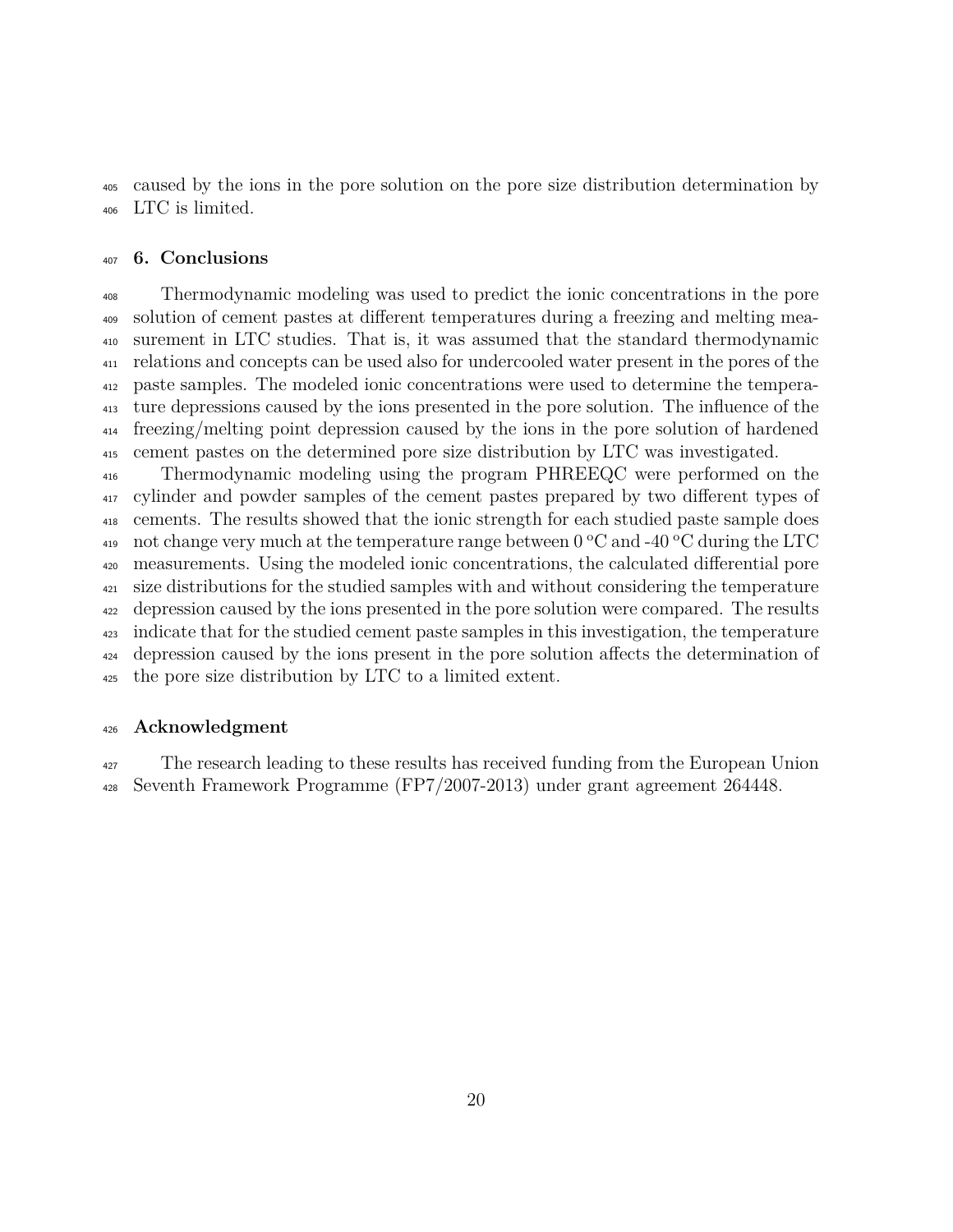# <sup>429</sup> **Appendix A: Dissolution/precipitation reactions for cement hydrates**

<sup>430</sup> The dissolution/precipitation reactions considered for the cement hydrates in this study are listed in Table [4.](#page-20-0) The table is mainly based on the chemical models proposed by Kulik [\[49\]](#page-30-4) and Lothenbach and Winnefeld [\[27\]](#page-28-4) and it is compiled from a summary prepared by Jensen et al. [\[50\]](#page-30-5).

|                                                                                                                                       | $Reactions^a$                                                                                                                                                                                                                                                                                                                                                                                                                                                                                                                                     |
|---------------------------------------------------------------------------------------------------------------------------------------|---------------------------------------------------------------------------------------------------------------------------------------------------------------------------------------------------------------------------------------------------------------------------------------------------------------------------------------------------------------------------------------------------------------------------------------------------------------------------------------------------------------------------------------------------|
| Pure phases                                                                                                                           |                                                                                                                                                                                                                                                                                                                                                                                                                                                                                                                                                   |
| Portlandite<br><b>Brucite</b><br>Syngenite<br>Gypsum<br>Anhydrite<br>Silica (am)<br>$\text{Al}(\text{OH})_3(\text{am})$<br>$CAH_{10}$ | $Ca(OH)2 + 2 H+ \leftrightarrow Ca2+ + 2 H2O$<br>$Mg(OH)_2 + 2H^+ \leftrightarrow Mg^{2+} + 2H_2O$<br>$K_2Ca(SO_4), H_2O \leftrightarrow Ca^{2+} + 2K^+ + 2SO_4^{2-} + H_2O$<br>$CaSO_4:2\,\mathrm{H}_2\mathrm{O}\leftrightarrow\mathrm{Ca}^{2+}+\mathrm{SO}_4^{2-}+2\mathrm{H}_2\mathrm{O}$<br>$CaSO_4 \leftrightarrow Ca^{2+} + SO_4^{2-}$<br>$SiO2 + 2H2O \leftrightarrow H4SiO4$<br>$\text{Al}(\text{OH})_3 + \text{OH}^- \leftrightarrow \text{Al}(\text{OH})_4^-$<br>$CaAl_2(OH)_8: 6 H_2O \leftrightarrow Ca^{2+} + 2 Al(OH)_4^- + 6 H_2O$ |
| Solid solutions                                                                                                                       |                                                                                                                                                                                                                                                                                                                                                                                                                                                                                                                                                   |
|                                                                                                                                       | $C-S-H$                                                                                                                                                                                                                                                                                                                                                                                                                                                                                                                                           |
| TobH<br>TobD<br>JenH<br>JenD                                                                                                          | $(CaO)_{0.66} (SiO_2) (H_2O)_{1.5} + 1.32H^+ \leftrightarrow 0.66Ca^{2+} + H_4SiO_4 + 0.16H_2O$<br>$\mathrm{(CaO)_{0.83}(SiO_{2})_{0.66}(H_{2}O)_{1.83}+1.66H^{+} \leftrightarrow 0.83Ca^{2+}+0.66H_{4}SiO_{4}+1.34H_{2}O}$<br>$\mathrm{(CaO)_{1.33}(SiO_{2})(H_{2}O)_{2.16}+2.66H^{+} \leftrightarrow 1.33Ca^{2+} + H_{4}SiO_{4} + 1.49H_{2}O}$<br>$(CaO)_{1.5} (SiO_2)_{0.66} (H_2O)_{2.5} + 3.00H^+ \leftrightarrow 0.66Ca^{2+} + H_4SiO_4 + 0.16H_2O$                                                                                         |
|                                                                                                                                       | AFm(1)                                                                                                                                                                                                                                                                                                                                                                                                                                                                                                                                            |
| $C_2AH_8$<br>$C_2FH_s$                                                                                                                | $Ca_2Al_2(OH)_{10}:3 H_2O \leftrightarrow 2 Ca^{2+} + 2 Al(OH)_4^- + 2 OH^- + 3 H_2O$<br>$Ca_2Fe_2(OH)_{10}:3 H_2O \leftrightarrow 2 Ca^{2+} + 2 Fe(OH)_4^- + 2 OH^- + 3 H_2O$                                                                                                                                                                                                                                                                                                                                                                    |
|                                                                                                                                       | AFm(2)                                                                                                                                                                                                                                                                                                                                                                                                                                                                                                                                            |
| $C_4AH_{13}$<br>$C_4FH_{13}$                                                                                                          | $Ca_4Al_2(OH)_{14}:6 H_2O \leftrightarrow 4 Ca^{2+} + 2 Al(OH)_4^- + 6 OH^- + 6 H_2O$<br>$Ca_4Fe_2(OH)_{14}:6 H_2O \leftrightarrow 4 Ca^{2+} + 2 Fe(OH)_4^- + 6 OH^- + 6 H_2O$                                                                                                                                                                                                                                                                                                                                                                    |
|                                                                                                                                       | AFm(3)                                                                                                                                                                                                                                                                                                                                                                                                                                                                                                                                            |
| $C_2ASH_8$<br>$C_2FSH_8$                                                                                                              | $(CaO)2Al2O3SiO2:8 H2O \leftrightarrow 2 Ca2+ + 2 Al(OH)4- + H3SiO4- + OH- + 2 H2O$<br>$(CaO)_{2}Fe_{2}O_{3}SiO_{2} : 8 H_{2}O \leftrightarrow 2 Ca^{2+} + 2 Fe(OH)_{4}^{-} + H_{3}SiO_{4}^{-} + OH^{-} + 2 H_{2}O$                                                                                                                                                                                                                                                                                                                               |
|                                                                                                                                       | AFm(4)                                                                                                                                                                                                                                                                                                                                                                                                                                                                                                                                            |
| $C_4ASH_{12}$<br>$C_4F\bar{S}H_{12}$                                                                                                  | $(CaO)3Al2O3(CaSO4):12 H2O \leftrightarrow 4 Ca2+ + 2 Al(OH)4- + SO42- + 4 OH- + 6 H2O$<br>$(CaO)_{3}Fe_{2}O_{3}(CaSO_{4})$ :12 H <sub>2</sub> O $\leftrightarrow$ 4 Ca <sup>2+</sup> + 2 Fe(OH) <sub>4</sub> + SO <sub>4</sub> <sup>-</sup> + 4 OH <sup>-</sup> + 6 H <sub>2</sub> O                                                                                                                                                                                                                                                             |
|                                                                                                                                       | Hydrogarnet                                                                                                                                                                                                                                                                                                                                                                                                                                                                                                                                       |
| $C_3AH_6$<br>$C_3FH_6$                                                                                                                | $(CaO)3Al2O3: 6 H2O \leftrightarrow 3 Ca2+ + 2 Al(OH)4 + 4 OH-$<br>$(CaO)3Fe2O3:6 H2O \leftrightarrow 3 Ca2+ + 2 Fe(OH)4- + 4 OH-$                                                                                                                                                                                                                                                                                                                                                                                                                |
|                                                                                                                                       | $A$ Ft                                                                                                                                                                                                                                                                                                                                                                                                                                                                                                                                            |
| Al-Ettringite<br>Fe-Ettringite                                                                                                        | $Ca_6Al_2(SO_4)_3(OH)_{12}:26 H_2O \leftrightarrow 6 Ca^{2+} + 2 Al(OH)_4^- + 3 SO_4^{2-} + 4 OH^- + 26 H_2O$<br>$Ca_6Fe_2(SO_4)_3(OH)_{12}^-$ :26 $H_2O \leftrightarrow 6 Ca^{2+} + 2 Fe(OH)_4^+ + 3 SO_4^{2-} + 4 OH^- + 26 H_2O$                                                                                                                                                                                                                                                                                                               |
|                                                                                                                                       | Strätlingite                                                                                                                                                                                                                                                                                                                                                                                                                                                                                                                                      |
| Al-Strätlingite<br>Fe-Strätlingite                                                                                                    | $Ca_2Al_2SiO_2(OH)_{10}:3 H_2O \leftrightarrow 2 Ca^{2+} + 2 Al(OH)_4^- + SiO(OH)_3^- + OH^- + 2 H_2O$<br>$Ca_2Fe_2SiO_2(OH)_{10}^-3H_2O \leftrightarrow 2 Ca^{2+} + 2 Fe(OH)_4^- + SiO(OH)_3^- + OH^- + 2 H_2O$                                                                                                                                                                                                                                                                                                                                  |

<span id="page-20-0"></span>Table 4: Dissolution/precipitation reactions for cement hydrates

<span id="page-20-1"></span>*<sup>a</sup>*Reactions involving carbon dioxide is not included in the calculation considering the samples were always cured under saturated limewater.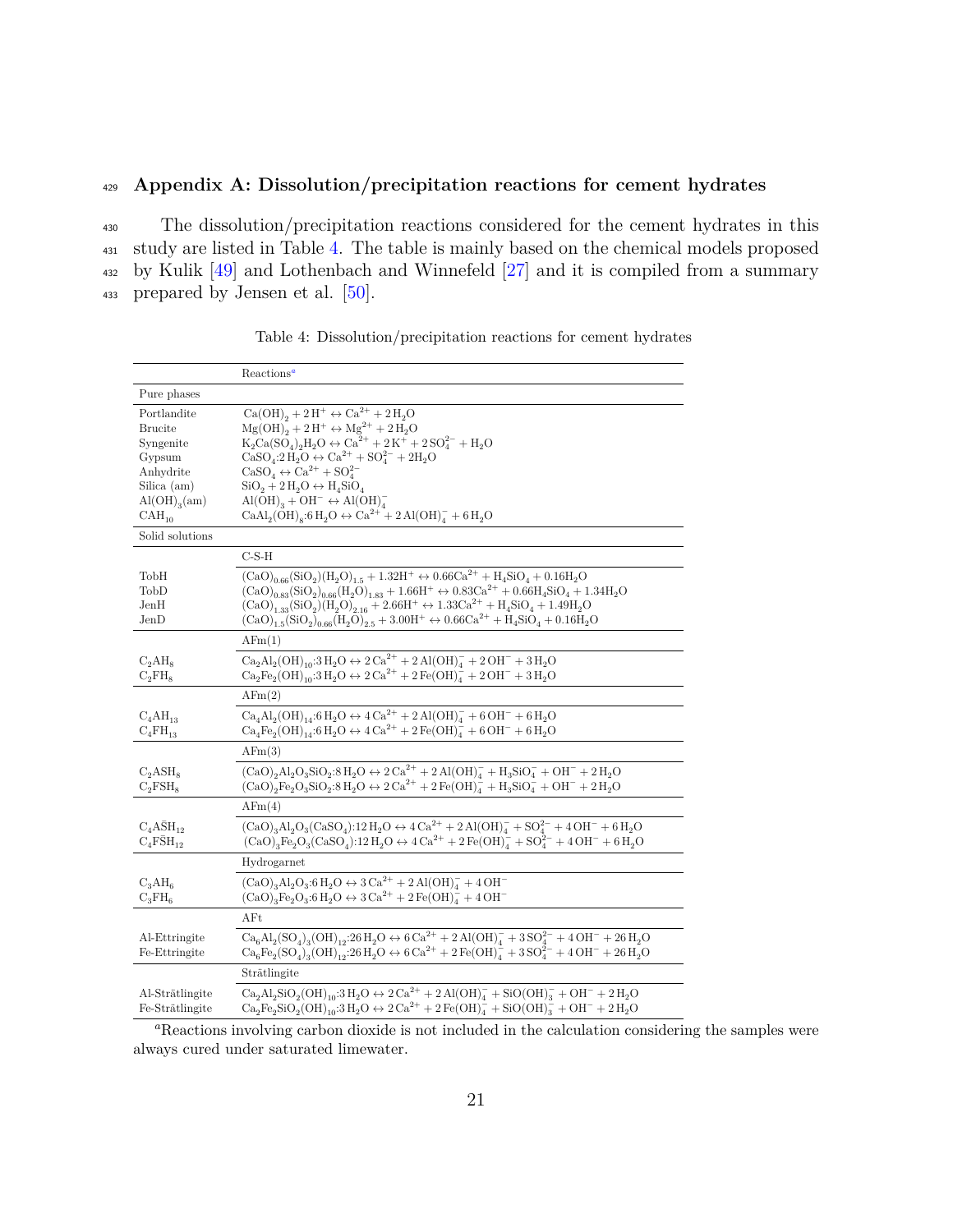## <sup>434</sup> **Appendix B: Temperature dependence of solubility constant** *K<sup>a</sup>*

<sup>435</sup> The chemical equilibrium of a reaction is defined by the Gibbs free energy. Each <sup>436</sup> component participated in a chemical reaction has its own Gibbs free energy relative <sup>437</sup> to a fixed reference, which can be expressed as

$$
G_i = G_i^{\Theta} + RT\ln(a_i)
$$
\n(18)

where  $a_i$  is the activity  $(a_i = \gamma_i c_i)$ ,  $G_i$  is the molar Gibbs free energy for component <sup>439</sup> *i* and  $G_i^{\Theta}$  is the standard reference value. Due to the minimization of the total Gibbs <sup>440</sup> free energy of a reaction at equilibrium, the change of the standard reference values of the Gibbs free energy of a chemical reaction,  $\triangle_r G_T^{\Theta}$ , can be expressed as [\[54\]](#page-30-9)

<span id="page-21-4"></span>
$$
\triangle_r G_T^{\Theta} = -RT\ln(K_a) \tag{19}
$$

<sup>442</sup> According to the relation between Gibbs free energy, enthalpy and entropy, i.e.,  $G = H - TS$ , the same relation also holds for the properties with the standard reference <sup>444</sup> values, which can be written as

<span id="page-21-0"></span>
$$
\triangle_r G_T^{\Theta} = \triangle_r H_T^{\Theta} - T \triangle_r S_T^{\Theta} \tag{20}
$$

 This relation can be regarded as the relation between the Gibbs free energy, enthalpy and entropy for a specific chemical reaction. The entropy property is not always that straightforwardly measurable. However, through mathematical derivations, it is pos- sible to replace the entropy with some other property which can be measured more 449 easily. Under constant pressure, the definition of entropy is  $S = -(dG/dT)_P$ . In a similar reasoning as used to obtain Eq[.20,](#page-21-0) one can obtain

<span id="page-21-1"></span>
$$
\triangle_r S_T^{\Theta} = -\frac{d(\triangle_r G_T^{\Theta})}{dT} \tag{21}
$$

 $451$  By inserting Eq. 21 into Eq. 20, one obtains

<span id="page-21-3"></span><span id="page-21-2"></span>
$$
\frac{d(\Delta_r G_T^{\Theta})}{dT} = \frac{\Delta_r G_T^{\Theta} - \Delta_r H_T^{\Theta}}{T}
$$
\n(22)

<sup>452</sup> By using a mathematical manipulation, the Gibbs-Helmholtz equation can be obtained, <sup>453</sup> that is

$$
\frac{d}{dT}(\frac{\Delta_r G_T^{\Theta}}{T})_P = \Delta_r G_T^{\Theta} \left(\frac{d}{dT}(\frac{1}{T})\right)_P + \frac{1}{T} \left(\frac{d(\Delta_r G_T^{\Theta})}{dT}\right)_P
$$
\n
$$
= -\frac{\Delta_r G_T^{\Theta}}{T^2} + \frac{1}{T} \left(\frac{d(\Delta_r G_T^{\Theta})}{dT}\right)_P = \frac{1}{T} \left(\left(\frac{d(\Delta_r G_T^{\Theta})}{dT}\right)_P - \frac{\Delta_r G_T^{\Theta}}{T}\right) \tag{23}
$$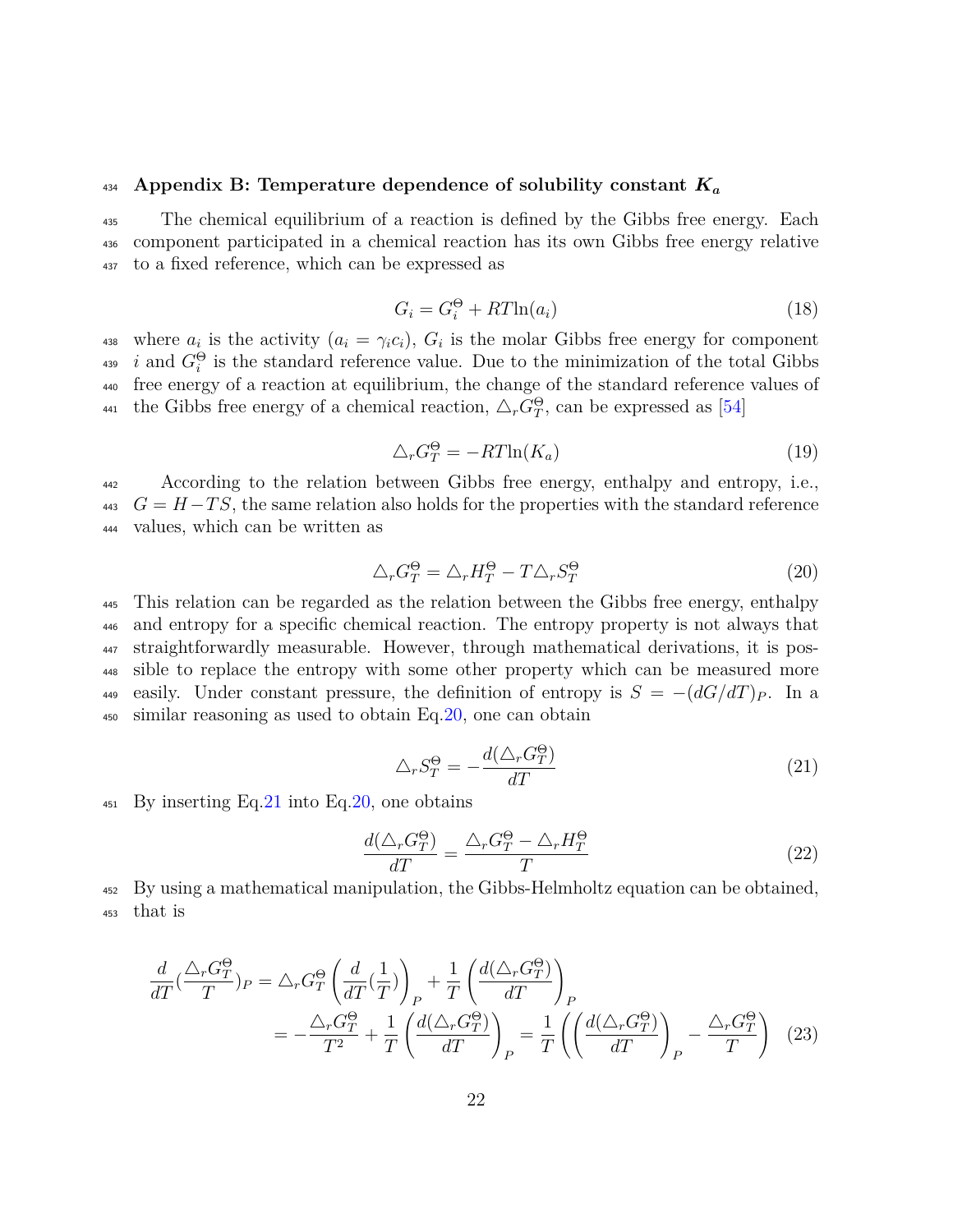<sup>454</sup> Combining Eq[.23](#page-21-2) and Eq[.22,](#page-21-3) the Gibbs-Helmholtz equation is obtained, as

<span id="page-22-0"></span>
$$
\frac{d}{dT}\left(\frac{\Delta_r G_T^{\Theta}}{T}\right)_P = -\frac{\Delta_r H_T^{\Theta}}{T^2} \tag{24}
$$

<sup>455</sup> Then, assuming  $\Delta_r G_T^{\Theta}$  and  $K_a$  to be temperature dependent functions and applying <sup>456</sup> differentiation on both side of Eq[.19](#page-21-4) followed by rearrangement gives

<span id="page-22-1"></span>
$$
\frac{d\ln(K_a)}{dT} = -\frac{1}{R}\frac{d}{dT}\left(\frac{\triangle_r G_T^{\Theta}}{T}\right) \tag{25}
$$

 $457$  Combining Eq. 24 and Eq. 25, the result is

<span id="page-22-3"></span>
$$
\frac{d\ln(K_a)}{dT} = -\frac{\triangle_r H_T^{\Theta}}{RT^2} \tag{26}
$$

 $\frac{458}{458}$  For a system under constant pressure, the change of enthalpy  $\triangle H$  against temperature <sup>459</sup> *T* is related by the change of heat capacity  $\Delta Cp^{\Theta}$ , which is  $(d(\Delta H)/dT)_P = \Delta Cp$ . Thus, for a chemical reaction, the change of enthalpy (the standard reference value)  $\Delta_r H_T^{\Theta}$  at temperature *T* can be expressed as

<span id="page-22-2"></span>
$$
\triangle_r H_T^{\Theta} = \triangle_r H_{T_0}^{\Theta} + \int_{T_0}^T \triangle_r C_p dT \tag{27}
$$

<sup>462</sup> where  $\Delta_r H_{T_0}^{\Theta}$  is the change of enthalpy of the chemical reaction at the temperature  $T_0$ , <sup>463</sup> which is normally a constant reference with a known value.

 $\mathcal{A}_{464}$  By assuming different temperature dependencies of the heat capacity,  $C_p$ , the de-465 pendence of the solubility constant  $K_a$  on the temperature can be obtained as follows.

1. Assuming  $C_p = a_1 + a_2T + a_3T^{-2} + a_4$ √ 466 1. Assuming  $C_p = a_1 + a_2T + a_3T^{-2} + a_4\sqrt{T} + a_5T^2$   $(a_1, a_2, \ldots, a_5$  are fitting param-eters) and inserting it into Eq[.27,](#page-22-2) an analytical expression of  $\Delta_r H_T^{\Theta}$  is obtained. Inserting the obtained analytical expression of  $\triangle_r H_T^{\Theta}$  into Eq[.26](#page-22-3) followed by in- $\text{tegration}, K_a \text{ is obtained and it can be expressed as } [55, 56]$  $\text{tegration}, K_a \text{ is obtained and it can be expressed as } [55, 56]$  $\text{tegration}, K_a \text{ is obtained and it can be expressed as } [55, 56]$  $\text{tegration}, K_a \text{ is obtained and it can be expressed as } [55, 56]$ 

<span id="page-22-4"></span>
$$
\log_{10}(K_a) = A'_1 + A'_2T + \frac{A'_3}{T} + A'_4\ln(T) + \frac{A'_5}{T^2} + A'_6T^2 + A'_7\sqrt{T}
$$
 (28)

<sup>470</sup> where  $A'_1, A'_2, \ldots, A'_7$  are constants. If the entropy  $(S^{\Theta})$ , the enthalpy  $(H^{\Theta})$  and <sup>471</sup> the coefficients of the heat capacity equation  $(a_1, a_2, \ldots, a_5)$  for the components in reaction are known, the constants  $A'_1, A'_2, \ldots, A'_7$  can be directly calculated [\[57,](#page-31-0) <sup>473</sup> [58\]](#page-31-1). Otherwise, the constants can be obtained by fitting available experimental <sup>474</sup> data to Eq[.28.](#page-22-4) It should be mentioned that the analytical expression for the  $\epsilon_{475}$  temperature dependence of  $K_a$  adopted in PHREEQC (Eq[.9\)](#page-10-1) is based on five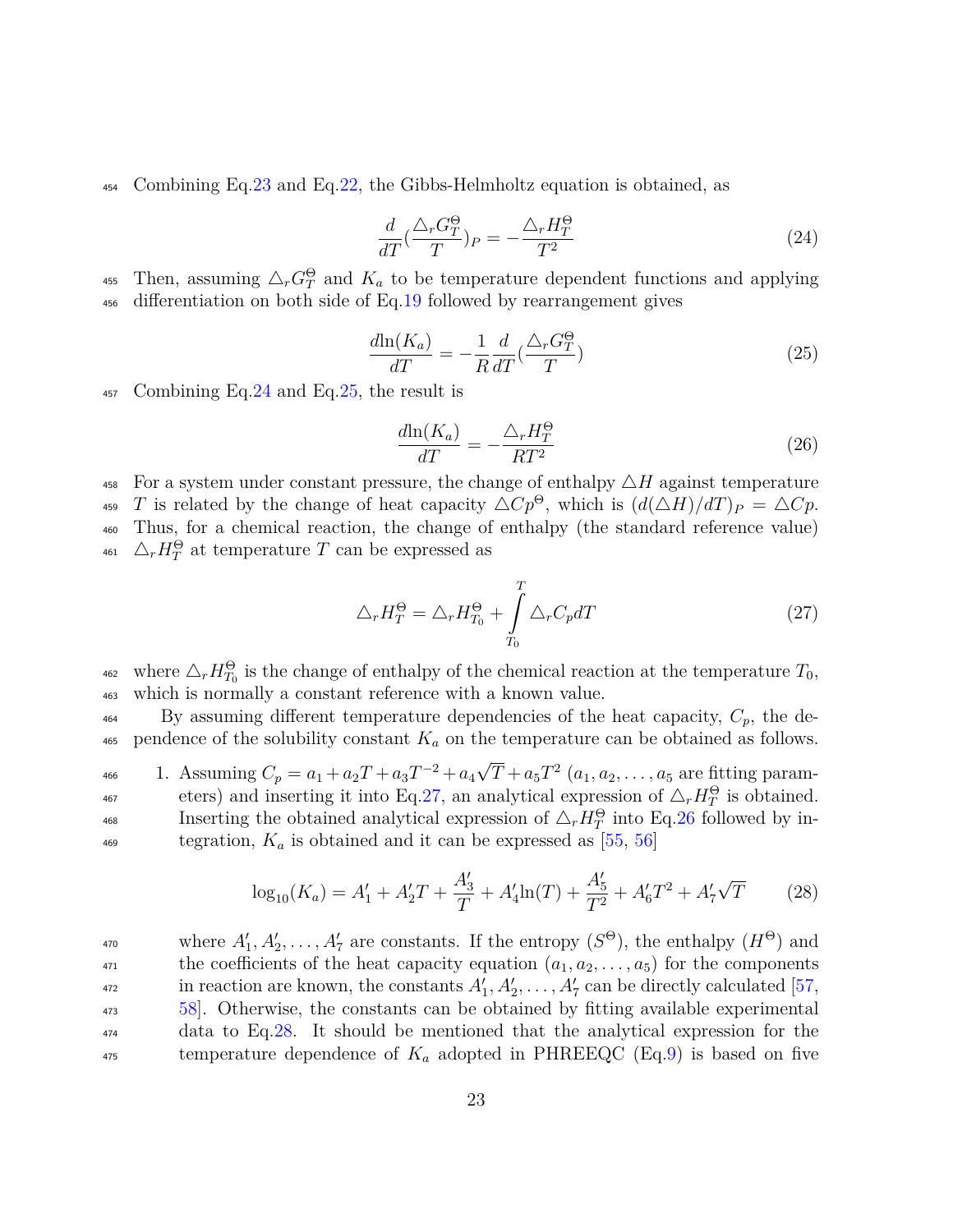terms, which is slightly different from the expression including seven terms as derived above. The difference is due to that the heat capacity  $C_p$  is assumed to be represented with three fitting parameters as,  $C_p = a'_1 + a'_2T + a'_3T^{-2}$ , in the approach adopted in PHREEQC.

480 2. Assuming the heat capacity of the chemical reaction  $\Delta_r C_p$  is a constant in the <sup>481</sup> considered temperature range, the temperature dependence of *K<sup>a</sup>* can be reduced <sup>482</sup> to an approximation including three fitting parameters as [\[38\]](#page-29-4)

$$
\log_{10}(K_a) = A_1' + \frac{A_3'}{T} + A_4'\ln(T) \tag{29}
$$

483 3. Assuming the heat capacity of the chemical reaction  $\Delta_r C_p = 0$ , i.e., the enthalpy  $\Delta_r H_T^{\Theta}$  in the considered temperature range is a constant, the temperature  $485$  dependence of  $K_a$  can be expressed as

<span id="page-23-0"></span>
$$
\log_{10}(K_a) = A_1' + \frac{A_3'}{T}
$$
\n(30)

<sup>486</sup> It is noted that Eq[.30](#page-23-0) is of the same format as the van't Hoff equation described  $_{487}$  before, i.e., Eq. 8.

 More discussions about the extrapolation of the temperature dependent solubility con-489 stant  $K_a$  can be found, e.g., in  $[55, 56]$  $[55, 56]$  $[55, 56]$ . Using the extrapolated temperature depen- dence of solubility constants to study cement based materials can be found, e.g., in [\[27,](#page-28-4) [31,](#page-28-8) [38,](#page-29-4) [39,](#page-29-9) [58–](#page-31-1)[60\]](#page-31-2)

# <sup>492</sup> **Appendix C: Freezing/melting point depression by ions**

<sup>493</sup> The thermodynamic basics describing the freezing point depression caused by ions <sup>494</sup> are discussed in this section. The thermodynamic background for this kind of problem <sup>495</sup> can be found in general physical chemistry books, e.g., in [\[28,](#page-28-5) [29\]](#page-28-6).

<sup>496</sup> Under equilibrium condition, the relation between infinitesimal change of the tem-<sup>497</sup> perature, the pressure and the chemical potential of the solvent (pure water in our case)  $\frac{498}{498}$  in a pore solution can be expressed by Gibbs-Duhem equations [\[61\]](#page-31-3), which is

<span id="page-23-1"></span>
$$
S_A^l dT - V_A^l dP_A^l + n_A^l d\mu_A^l = 0 \tag{31}
$$

499 where *S* is the entropy, *T* is the temperature in Kelvin degree, *V*, *P*,  $\mu$ , *n* are the <sup>500</sup> volume, pressure, chemical potential and moles of the solvent *A* in liquid phase *l*,  $\epsilon_{501}$  respectively. Assuming constant temperature, i.e.,  $dT = 0$ , Eq[.31](#page-23-1) reduces to

<span id="page-23-2"></span>
$$
n_A^l d\mu_A^l = V_A^l dP_A^l \tag{32}
$$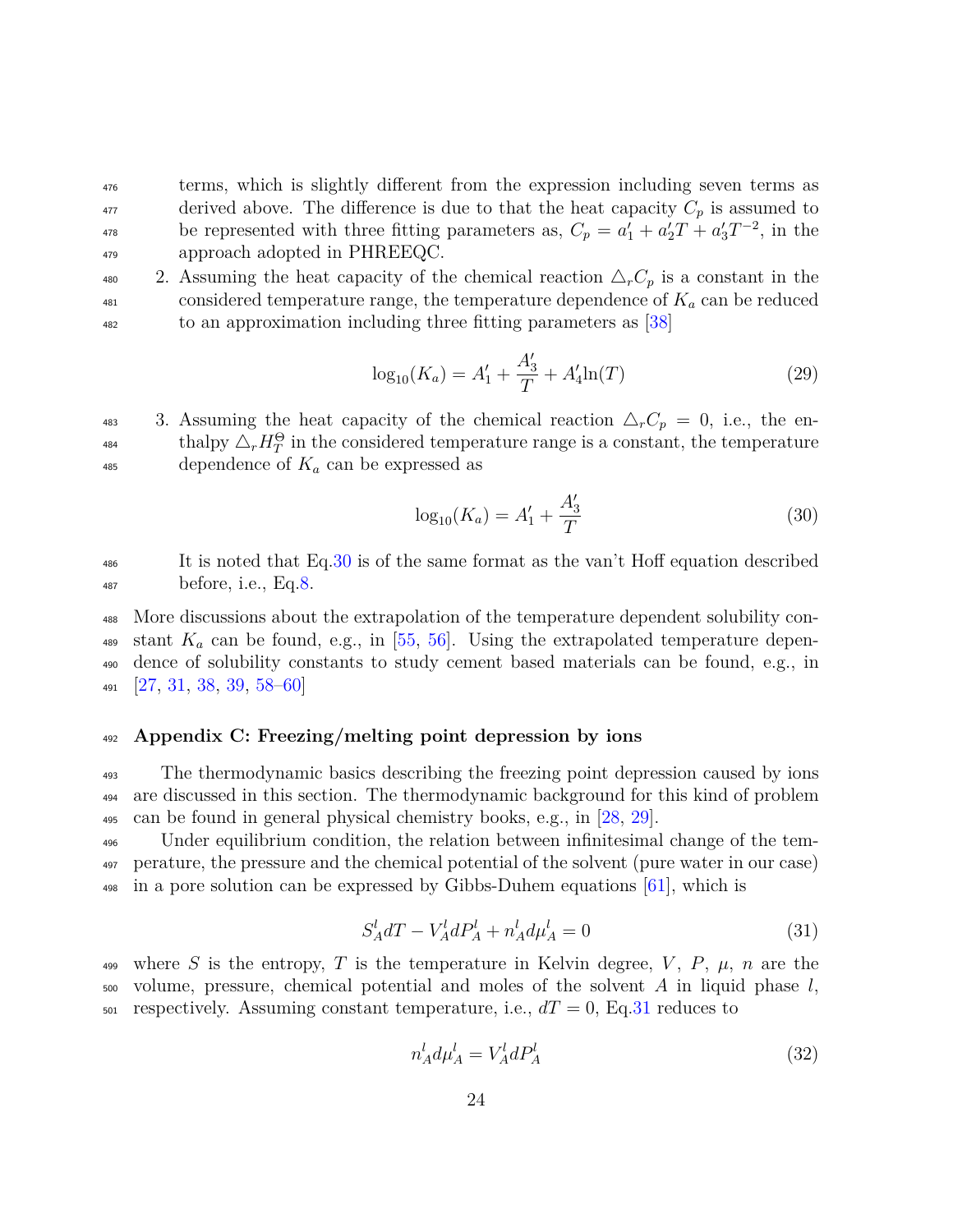<sup>502</sup> By further assuming that the ideal gas law applies, which means

<span id="page-24-0"></span>
$$
V_A^l = \frac{n_A^l RT}{P_A^l} \tag{33}
$$

 $\frac{503}{100}$  where *R* is the gas constant. Inserting Eq[.33](#page-24-0) into Eq[.32](#page-23-2) and differentiating yields

<span id="page-24-1"></span>
$$
\int_{\mu=\mu_A^{l^0}}^{\mu=\mu_A^l} d\mu_A^l = \int_{P=P_A^{l^0}}^{P=P_A^l} \frac{RT}{P_A^l} dP_A^l; \qquad \mu_A^l = \mu_A^{l^0} + RT \ln(\frac{P_A^l}{P_A^{l^0}})
$$
(34)

<sup>10</sup></sup> subset  $\mu_A^{l^0}$  is the reference chemical potential of the pure water and  $P_A^{l^0}$  is its corre-<sup>505</sup> sponding reference pressure.

<sup>506</sup> The effect of the composition of a solution on its chemical potential can be assessed <sup>507</sup> by introducing Rault's law which states that the partial pressure of a component is <sup>508</sup> proportional to its mole fraction in the solution, i.e.,

$$
X_A = \frac{P_A^l}{P_A^{l^0}}\tag{35}
$$

509 where  $X_A$  is the mole fraction of the solvent A in the solution. Taking Rault's law <sup>510</sup> into consideration, the difference between the chemical potential of pure water and the <sup>511</sup> water containing ions can according to Eq[.34](#page-24-1) be expressed as

<span id="page-24-2"></span>
$$
\mu_A^l = \mu_A^{l^0} + RT \ln(X_A) \tag{36}
$$

<sup>512</sup> At the temperature when the water freezes, the three phases of the water, i.e., liquid <sup>513</sup> (*l*), solid (*s*) and gas (*g*), are under equilibrium, indicating their chemical potentials are <sup>514</sup> equal. That is,  $\mu_A^l = \mu_A^s$ , where  $\mu_A^s$  is the chemical potential of solid ice. It should be <sup>515</sup> noted that the ice crystals formed in a pore solution are no different from that formed <sup>516</sup> from pure water, since the ions will be expelled out and will not be included into the 517 crystalline structure of ice during freezing, e.g., see [\[33\]](#page-28-10). By introducing  $X_B = 1 - X_A$ ,  $\mu_A$  where  $X_B$  is the mole fraction of the dissolved solutes in the solution, and replacing  $\mu_A^l$  $\sum_{n=1}^{\infty}$  with  $\mu_A^s$  in Eq[.36,](#page-24-2) one obtains

<span id="page-24-4"></span>
$$
\ln(1 - X_B) = \frac{\mu_A^s - \mu_A^{l^0}}{RT}
$$
 (37)

<sup>520</sup> According to classical thermodynamics, the difference between the chemical potentials  $\mu_A^s$  and  $\mu_A^{l_0}$  can be regarded as the molar Gibbs free energy, that is

<span id="page-24-3"></span>
$$
\mu_A^s - \mu_A^{l^0} = \Delta G_A^{l-s} = \Delta G_A^{fus} \tag{38}
$$

 $\frac{1}{2}$  Similarly, the difference between the entropies (*S*) and the enthalpies (*H*) of the liquid <sup>523</sup> and the solid phase is denoted as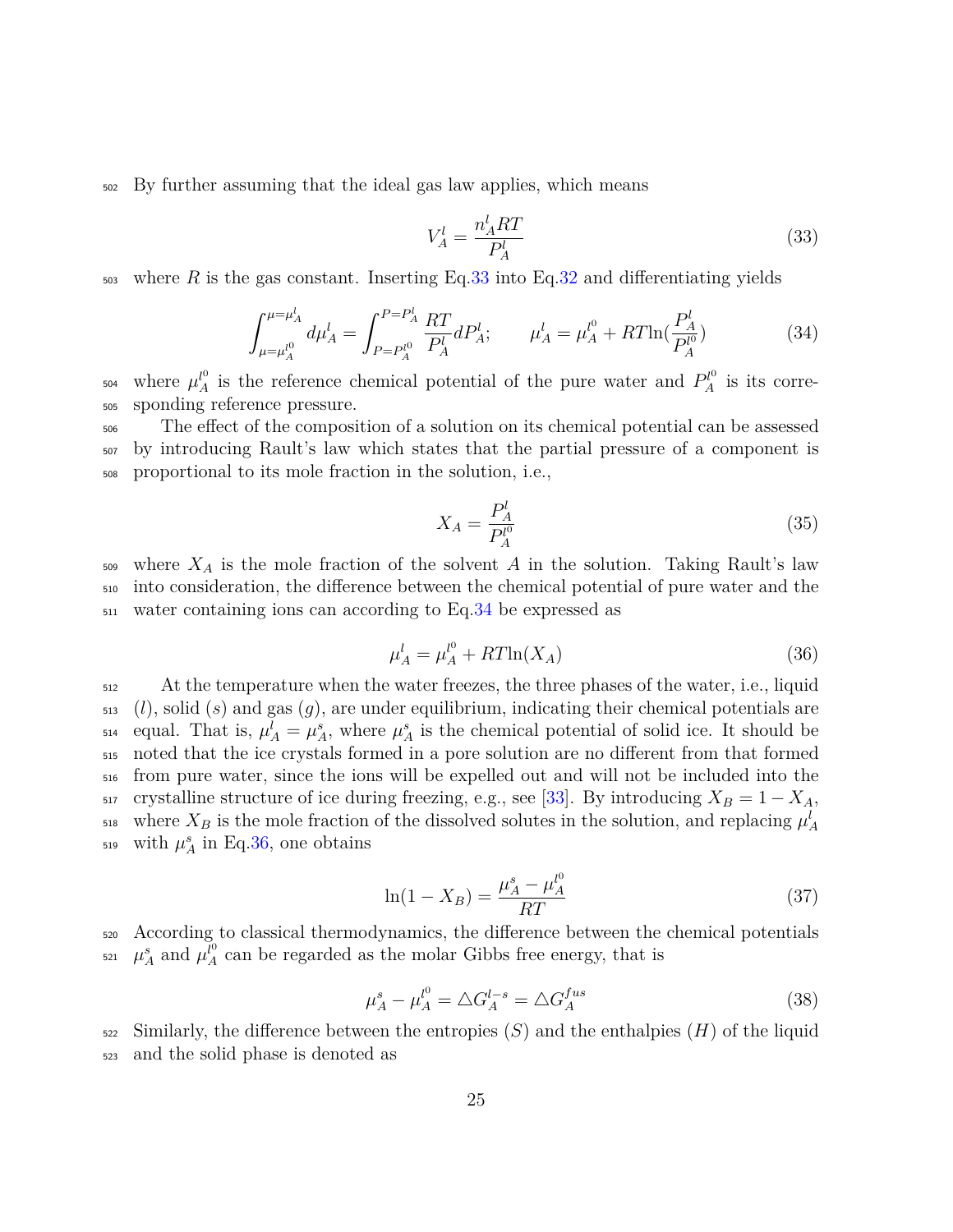<span id="page-25-0"></span>
$$
S_A^s - S_A^{l^0} = \Delta S_A^{fus}; \qquad H_A^s - H_A^{l^0} = \Delta H_A^{fus}
$$
 (39)

 $524$  Since  $G = H - TS$ , Eq[.38](#page-24-3) and Eq[.39](#page-25-0) can be combined to obtain

<span id="page-25-1"></span>
$$
\Delta G_A^{fus} = \Delta H_A^{fus} - T \Delta S_A^{fus} \tag{40}
$$

 $525$  Further inserting Eq. 40 into Eq. 37, it gives

<span id="page-25-2"></span>
$$
\ln(1 - X_B) = \frac{\Delta H_A^{fus}}{RT} - \frac{\Delta S_A^{fus}}{R}
$$
\n(41)

 $526$  Considering  $X_B = 0$ , i.e., the case of pure water, Eq. 41 becomes

<span id="page-25-3"></span>
$$
\frac{\triangle H_A^{fus}}{RT_0} - \frac{\triangle S_A^{fus}}{R} = 0\tag{42}
$$

 $527$  where  $T_0$  is the freezing point of pure water. Inserting Eq. 42 into Eq. 41, the relation 528 between the freezing point of the water containing ions with a mole fraction of  $X_B(T)$  $\frac{529}{2}$  and that of the pure water  $(T_0)$  can be established as

<span id="page-25-4"></span>
$$
\ln(1 - X_B) = \frac{\Delta H_A^{fus}}{R} \left(\frac{1}{T} - \frac{1}{T_0}\right) \tag{43}
$$

<sup>530</sup> Further simplification of Eq[.43](#page-25-4) can be made by assuming that the the solution is weak,  $531$  i.e.,  $X_B \ll 1$ , and that the depressed freezing point is not significantly different from 532 that of the pure water, i.e.,  $T \approx T_0$ . That is to say,

$$
\ln(1 - X_B) \approx -X_B; \qquad \frac{1}{T} - \frac{1}{T_0} = \frac{T - T_0}{TT_0} \approx \frac{\Delta T}{T_0^2}
$$
(44)

533 where  $\Delta T = T - T_0$ , i.e., the freezing point depression. Thus, Eq. 43 can be approxi-<sup>534</sup> mated as

<span id="page-25-5"></span>
$$
X_B \approx -\frac{\Delta H_A^{fus} \Delta T}{RT_0^2} \tag{45}
$$

<sup>535</sup> Rearrangement of Eq[.45](#page-25-5) gives

<span id="page-25-6"></span>
$$
\Delta T \approx -\left(\frac{RT_0^2}{\Delta H_A^{fus}}\right)X_B\tag{46}
$$

 It is noted that the prediction by Eq[.46](#page-25-6) has been confirmed by experimental results for solutions with relatively low concentrations [\[28\]](#page-28-5). The derivation of Eq[.46](#page-25-6) is based on an ideal solution. When the concentrations of a solution is high, the solution could be far from ideal and the freezing point depression could differ greatly from what is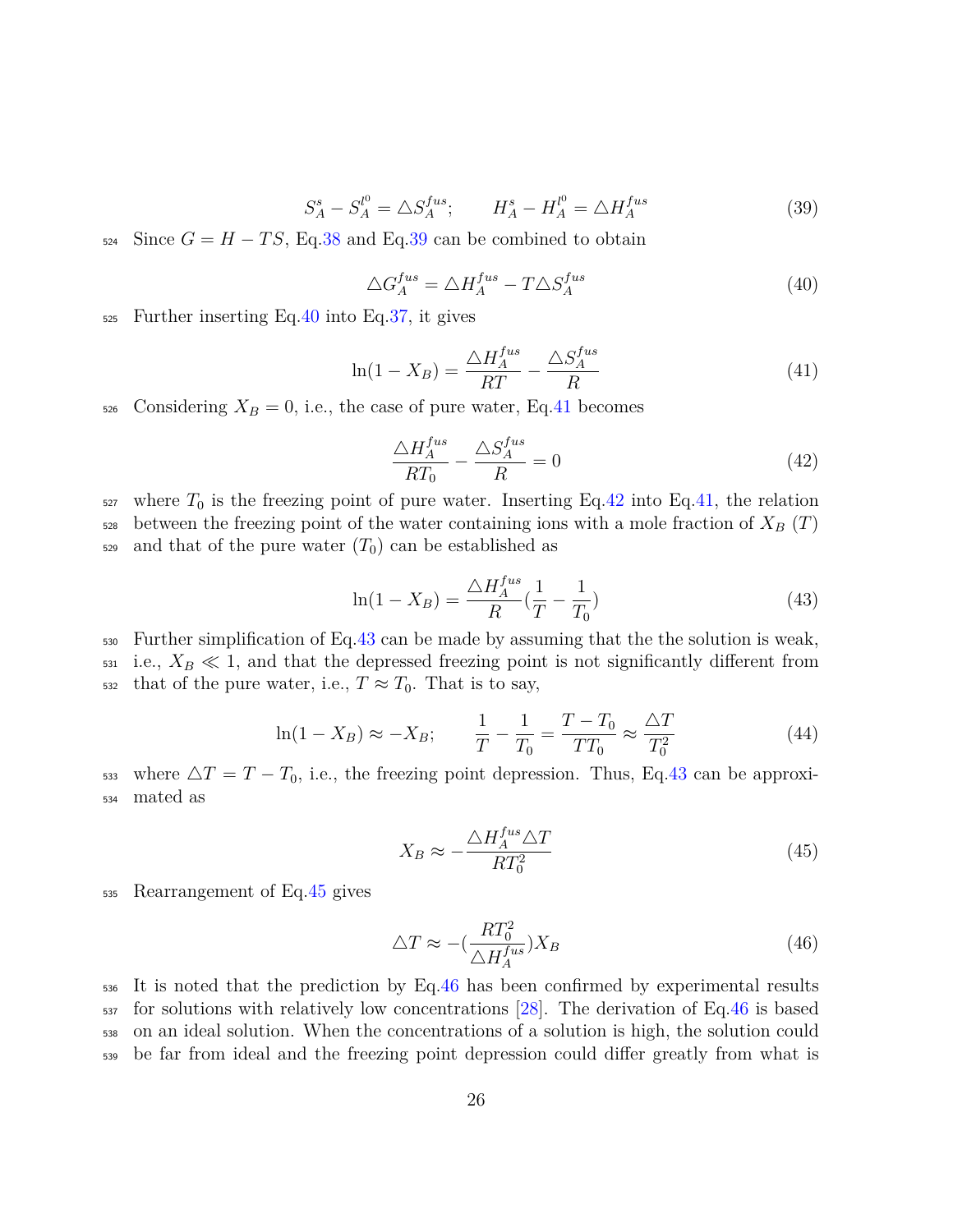540 predicted by Eq[.46,](#page-25-6) e.g., as pointed out in [\[53\]](#page-30-8). Normally, the activity coefficient  $\gamma$  is introduced in order to account for non-ideal solutions. The equation used is

$$
\Delta T \approx -(\frac{RT_0^2}{\Delta H_A^{fus}})X_B \gamma \tag{47}
$$

<sup>542</sup> More discussions about the validity of the proposed equations and the determination of the involved parameters can be found, e.g., in [\[28,](#page-28-5) [29,](#page-28-6) [53\]](#page-30-8).

# **Reference**

- <span id="page-26-0"></span> [1] M. Brun, A. Lallemand, J. Quinson, C. Eyraud, A new method for the simulta- neous determination of the size and shape of pores: the thermoporometry, Ther-mochimica Acta 21 (1) (1977) 59–88.
- <span id="page-26-1"></span> [2] A. Kjeldsen, M. Geiker, On the interpretation of low temperature calorimetry data, Materials and Structures 41 (1) (2008) 213–224.
- <span id="page-26-2"></span> [3] W. Kuhn, E. Peterli, H. Majer, Freezing point depression of gels produced by high polymer network, Journal of Polymer Science 16 (82) (1955) 539–548.
- <span id="page-26-3"></span> [4] P. Williams, Properties and behavior of freezing soils, Tech. Rep. 72, Norwegian Geotechnical Institute, Oslo,Norway (1961).
- <span id="page-26-4"></span> [5] J. Blachere, J. Young, The freezing point of water in porous glass, Journal of the American Ceramic Society 55 (6) (1972) 306–308.
- <span id="page-26-5"></span> [6] J. Riikonen, J. Salonen, V. Lehto, Utilising thermoporometry to obtain new in- sights into nanostructured materials (review part 1), Journal of Thermal Analysis and Calorimetry 105 (2011) 811–821.
- <span id="page-26-6"></span>[7] A. Neville, Properties of concrete, 4th Edition, Prentice Hall, 1995.
- <span id="page-26-7"></span> [8] S. Diamond, Aspects of concrete porosity revisited, Cement and Concrete Research 29 (8) (1999) 1181–1188.
- <span id="page-26-8"></span>[9] H. Taylor, Cement chemistry, 2nd Edition, Thomas Telford, London, 1997.

<span id="page-26-9"></span> [10] V. Baroghel-Bouny, M. Mainguy, T. Lassabatere, O. Coussy, Characterization and identification of equilibrium and transfer moisture properties for ordinary and high-performance cementitious materials, Cement and Concrete Research 29 (8) (1999) 1225–1238.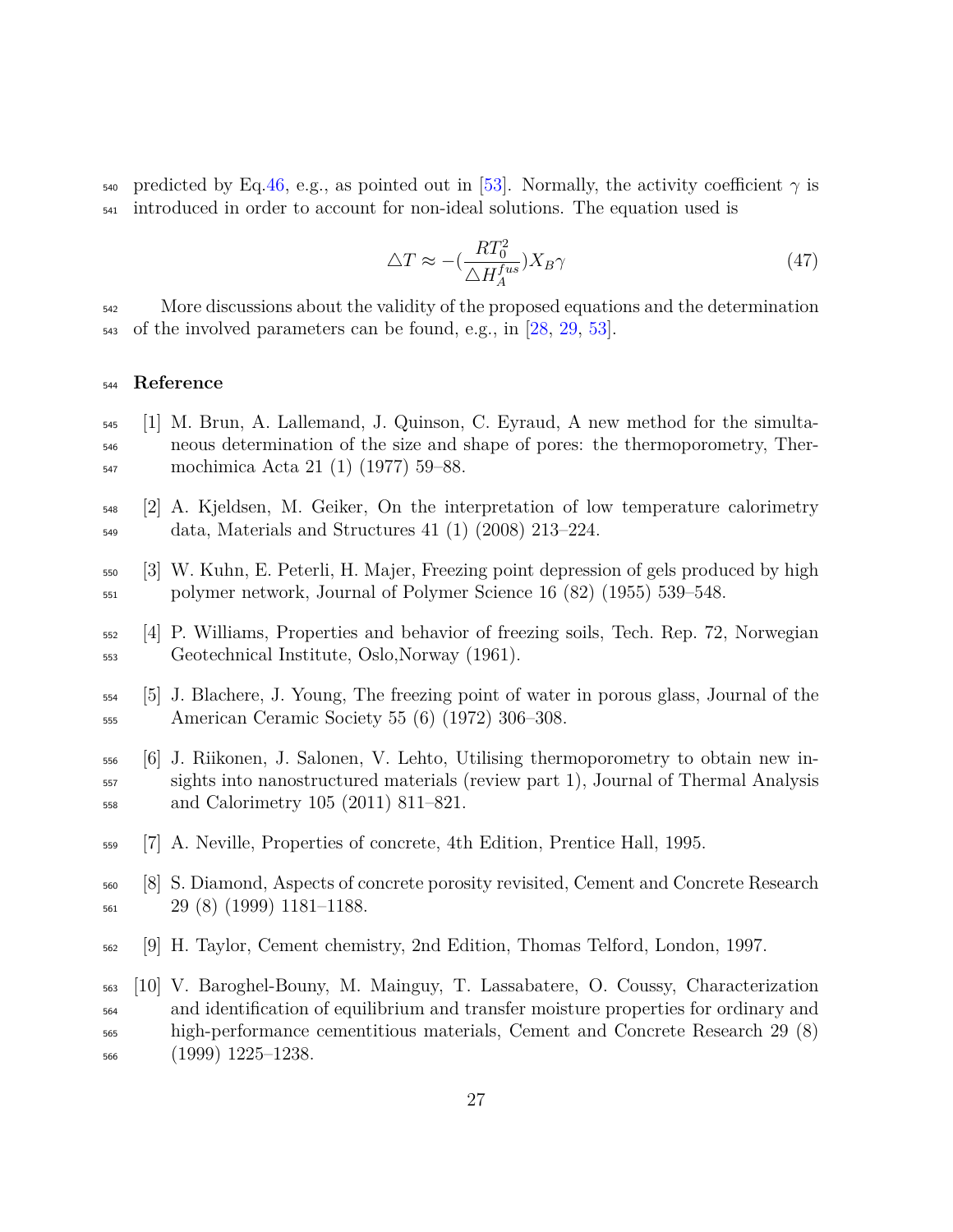- <span id="page-27-0"></span> [11] M. Thiery, V. Baroghel-Bouny, G. Villain, P. Dangla, Numerical modeling of con- crete carbonation based on durability indicators, in: V. Malhotra (Ed.), Proceed- ings of the 7th CANMET/ACI International Conference on Durability of Concrete, 2006, pp. 765–780.
- <span id="page-27-1"></span> [12] B. Bary, A. Sellier, Coupled moisture–carbon dioxide–calcium transfer model for carbonation of concrete, Cement and Concrete Research 34 (10) (2004) 1859–1872.
- <span id="page-27-2"></span> [13] V. Baroghel-Bouny, Water vapour sorption experiments on hardened cementitious materials. Part II: Essential tool for assessment of transport properties and for durability prediction, Cement and Concrete Research 37 (3) (2007) 438–454.
- <span id="page-27-3"></span> [14] V. Baroghel-Bouny, M. Mainguy, O. Coussy, Isothermal drying process in weakly permeable cementitious materials- assessment of water permeability, in: Interna- tional Conference on Ion and Mass Transport in Cement-Based Materials, 1999, pp. 59–80.
- <span id="page-27-4"></span> [15] G. Fagerlund, Determination of pore-size distribution from freezing-point depres- $\mu$ <sub>581</sub> sion, Materials and Structures 6 (3) (1973) 215–225.
- <span id="page-27-5"></span> [16] Z. Sun, G. Scherer, Pore size and shape in mortar by thermoporometry, Cement and Concrete Research 40 (5) (2010) 740–751.
- [17] R. F. Feldman, The porosity and pore structure of hydrated portland cement paste, in: J. S. L.R. Roberts (Ed.), Pore Structure and Permeability of Cement based Materials, Vol. 137, Materials Research Society, Pittsburgh, PA, 1989, pp. 59–73.
- <span id="page-27-6"></span> [18] J. Thomas, H. Jennings, A. Allen, The surface area of hardened cement paste as measured by various techniques, Concr. Sci. Eng 1 (1999) 45–64.
- <span id="page-27-7"></span> [19] J. Villadsen, Pore structure in cement based materials, Tech. Rep. 277, Building Materials Laboratory, Technical University, Denmark (1992).
- <span id="page-27-8"></span> [20] R. Espinosa, L. Franke, Influence of the age and drying process on pore structure and sorption isotherms of hardened cement paste, Cement and Concrete Research 36 (10) (2006) 1969–1984.
- <span id="page-27-9"></span> [21] M. Landry, Thermoporometry by differential scanning calorimetry: experimental considerations and applications, Thermochimica Acta 433 (1-2) (2005) 27–50.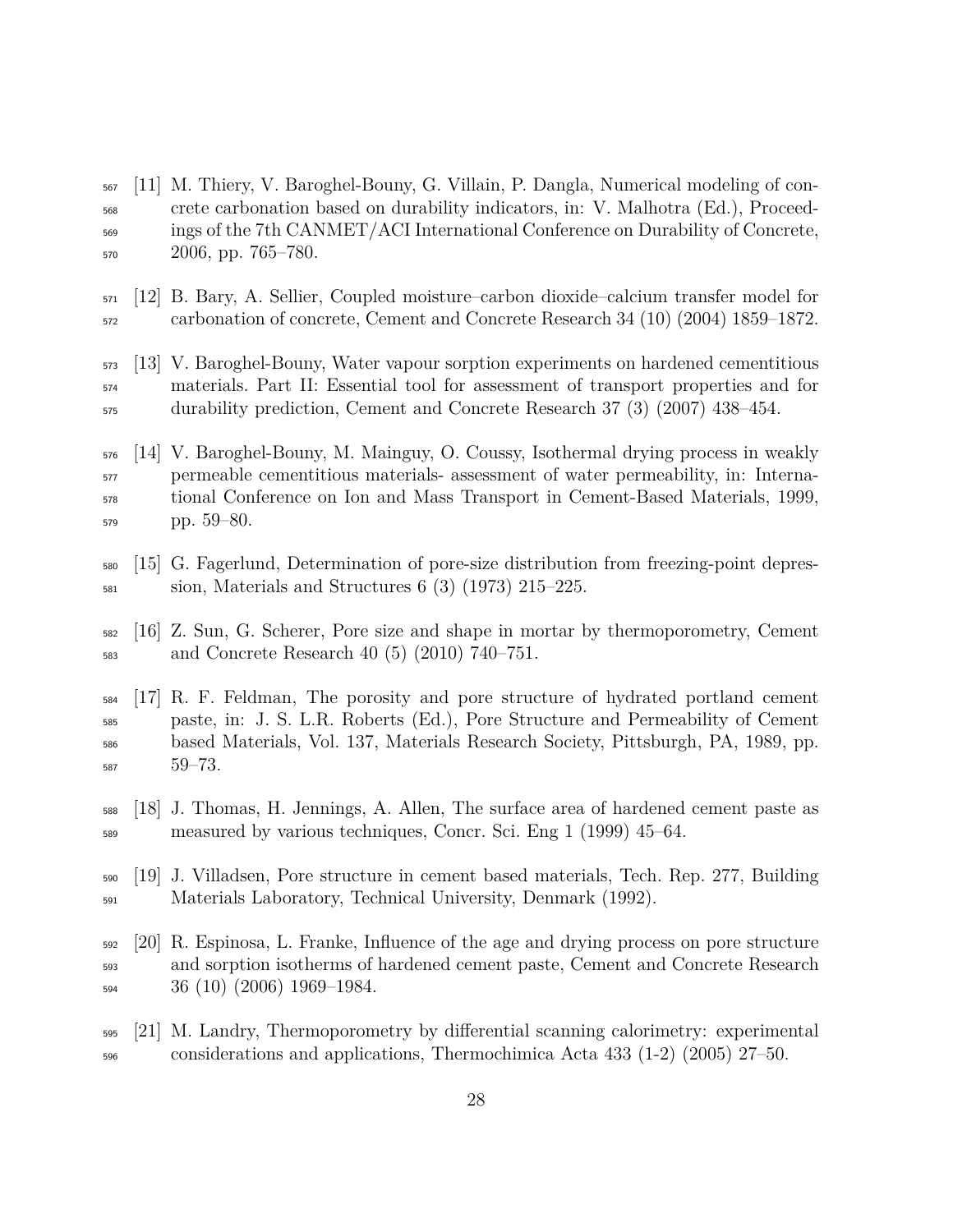- <span id="page-28-0"></span> [22] M. Wu, B. Johannesson, M. Geiker, Determination of ice content in hardened concrete by low temperature calorimetry: influence of baseline calculation and heat of fusion of confined water, Journal of Thermal Analysis and Calorimetry  $\frac{600}{115}$  (2) (2014) 1335–1351.
- <span id="page-28-1"></span> [23] M. Wu, B. Johannesson, Impact of sample saturation on the detected porosity of hardened concrete using low temperature calorimetry, Thermochimica Acta 580  $(2014)$  66–78.
- <span id="page-28-2"></span> [24] K. Ishikiriyama, M. Todoki, K. Motomura, Pore size distribution (PSD) measure- ments of silica gels by means of differential scanning calorimetry I. optimization for determination of PSD, Journal of Colloid and Interface Science 171 (1) (1995) 92–102.
- [25] K. Ishikiriyama, M. Todoki, Pore size distribution measurements of silica gels by means of differential scanning calorimetry II. thermoporosimetry, Journal of Colloid and Interface Science 171 (1) (1995) 103–111.
- <span id="page-28-3"></span> [26] K. Morishige, K. Kawano, Freezing and melting of water in a single cylindrical pore: The pore-size dependence of freezing and melting behavior, The Journal of Chemical Physics 110 (1999) 4867.
- <span id="page-28-4"></span> [27] B. Lothenbach, F. Winnefeld, Thermodynamic modelling of the hydration of port-land cement, Cement and Concrete Research 36 (2) (2006) 209–226.
- <span id="page-28-5"></span> [28] P. Atkins, J. De Paula, Physical Chemistry, 8th Edition, Oxford University Press, 2006.
- <span id="page-28-6"></span> [29] K. Laidler, J. Meiser, Physical Chemistry, 3rd Edition, Houghton Mifflin Company, Boston, 1999.
- <span id="page-28-7"></span> [30] G. Mrevlishvili, P. Privalov, Calorimetric study of the melting of frozen aqueous  $\epsilon_{621}$  solutions of electrolytes, Journal of Structural Chemistry 9 (1) (1968) 5–7.
- <span id="page-28-8"></span> [31] B. Lothenbach, Thermodynamic equilibrium calculations in cementitious systems, Materials and Structures 43 (10) (2010) 1413–1433.
- <span id="page-28-9"></span> [32] S. Setunge, N. Nguyen, B. Alexander, L. Dutton, Leaching of alkali from concrete in contact with waterways, Water, Air, & Soil Pollution: Focus 9 (5-6) (2009) 381–391.
- <span id="page-28-10"></span>[33] G. Scherer, Freezing gels, Journal of non-crystalline solids 155 (1) (1993) 1–25.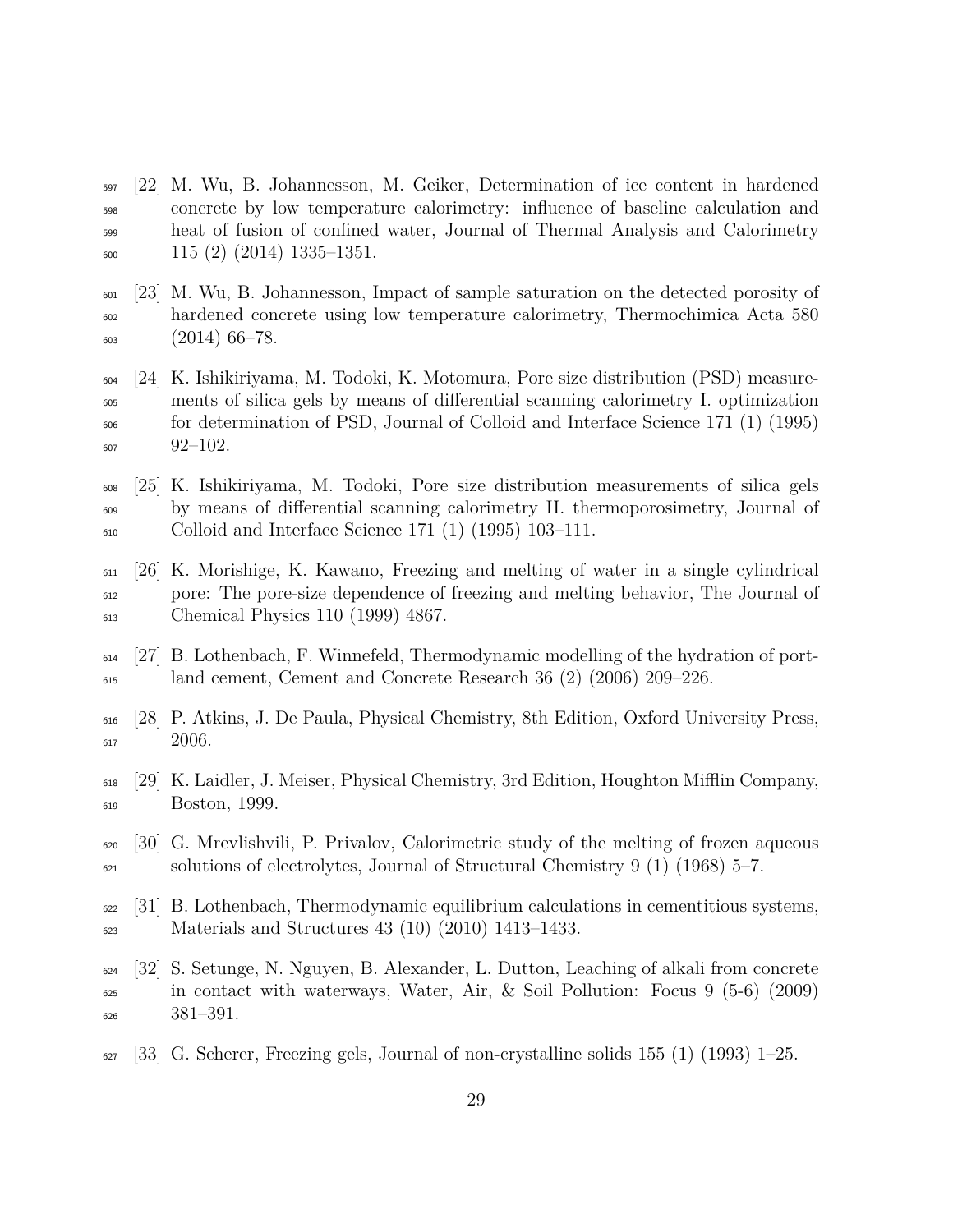- <span id="page-29-0"></span> [34] J. Kaufmann, Experimental identification of ice formation in small concrete pores, Cement and Concrete Research 34 (8) (2004) 1421–1427.
- <span id="page-29-1"></span> [35] M. Wu, K. Fridh, B. Johannesson, M. Geiker, Influence of frost damage and sample preconditioning on the porosity characterization of cement based materials using low temperature calorimetry, Microporous and Mesoporous Materials, Submitted for publication (2014).
- <span id="page-29-2"></span> [36] K. Haga, S. Sutou, M. Hironaga, S. Tanaka, S. Nagasaki, Effects of porosity on leaching of ca from hardened ordinary portland cement paste, Cement and Con636 crete Research 35 (9) (2005) 1764–1775. [doi:http://dx.doi.org/10.1016/j.](http://dx.doi.org/http://dx.doi.org/10.1016/j.cemconres.2004.06.034) [cemconres.2004.06.034](http://dx.doi.org/http://dx.doi.org/10.1016/j.cemconres.2004.06.034).
- <span id="page-29-3"></span> [37] M. Mainguy, C. Tognazzi, J. Torrenti, F. Adenot, Modelling of leaching in pure cement paste and mortar, Cement and Concrete Research 30 (1) (2000) 83–90.
- <span id="page-29-4"></span> [38] D. Damidot, B. Lothenbach, D. Herfort, F. Glasser, Thermodynamics and cement <sup>641</sup> science, Cement and Concrete Research 41 (7) (2011) 679–695.
- <span id="page-29-9"></span> [39] B. Lothenbach, T. Matschei, G. Möschner, F. Glasser, Thermodynamic modelling of the effect of temperature on the hydration and porosity of portland cement,  $\epsilon_{44}$  Cement and Concrete Research 38 (1) (2008) 1–18.
- <span id="page-29-10"></span> [40] T. Schmidt, B. Lothenbach, M. Romer, K. Scrivener, D. Rentsch, R. Figi, A thermodynamic and experimental study of the conditions of thaumasite formation, Cement and Concrete Research 38 (3) (2008) 337–349.
- <span id="page-29-5"></span> [41] Y. Hosokawa, K. Yamada, B. Johannesson, L. Nilsson, Development of a multi- species mass transport model for concrete with account to thermodynamic phase equilibriums, Materials and Structures 44 (9) (2011) 1577–1592.
- <span id="page-29-6"></span> [42] M. Wu, K. Fridh, B. Johannesson, M. Geiker, Impact of sample crushing on the porosity characterization of hardened cement pastes by low temperature calorime- try: comparison of powder and cylinder samples, Journal of Thermal Analysis and Calorimetry, Submitted for publication (2014).
- <span id="page-29-7"></span> [43] Z. Sun, G. Scherer, Effect of air voids on salt scaling and internal freezing, Cement and Concrete Research 40 (2) (2010) 260–270.
- <span id="page-29-8"></span> [44] P. Parker, A. Collins, Dehydration of flocs by freezing, Environmental Science & Technology 33 (3) (1999) 482–488.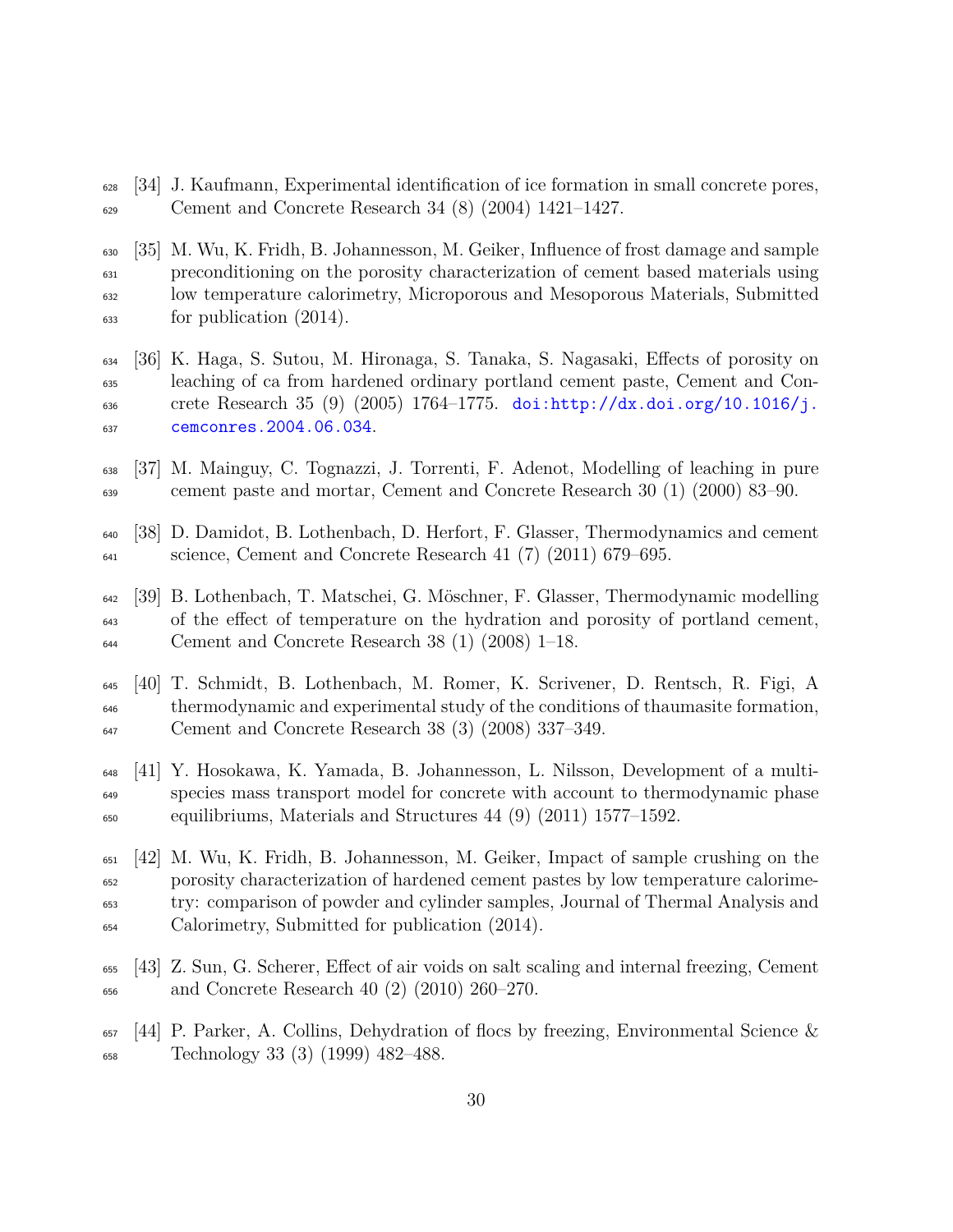- <span id="page-30-0"></span> [45] D. L. Parkhurst, C. Appelo, User's guide to PHREEQC (Version 2): A computer program for speciation, batch-reaction, one-dimensional transport, and inverse geochemical calculations, US Geological Survey Denver, 1999.
- <span id="page-30-1"></span> [46] A. Truesdell, B. Jones, WATEQ, a computer program for calculating chemical equilibria of natural waters, Journal of Research of the U.S. Geological Survey 2  $(1974)$   $233-274$ .
- <span id="page-30-2"></span> [\[](http://www.empa.ch/plugin/template/empa/*/62204)47] EMPA Database, [Thermodynamic data for hydrated solids in portland cement](http://www.empa.ch/plugin/template/empa/*/62204) [system,](http://www.empa.ch/plugin/template/empa/*/62204) accessed on March 25, 2013. URL [http://www.empa.ch/plugin/template/empa/\\*/62204](http://www.empa.ch/plugin/template/empa/*/62204)
- <span id="page-30-3"></span> [48] A. Nonat, The structure and stoichiometry of C-S-H, Cement and Concrete Re-search 34 (9) (2004) 1521–1528.
- <span id="page-30-4"></span> $\epsilon_{670}$  [49] D. Kulik, Improving the structural consistency of C-S-H solid solution thermody-namic models, Cement and Concrete Research 41 (5) (2011) 477–495.
- <span id="page-30-5"></span> [50] M. M. Jensen, B. Johannesson, M. R. Geiker, Framework for reactive mass trans- port: Phase change modeling of concrete by a coupled mass transport and chemical equilibrium model, Computational Materials Science, Submitted for publication  $(2014)$ .
- <span id="page-30-6"></span> [51] B. Johannesson, Cement clinker composition and phases 3B, lecture notes for Introduction to Concrete Technology (11563), Technical University of Denmark  $(2011)$ .
- <span id="page-30-7"></span> [52] L. Parrot, D. Killoh, Prediction of cement hydration, in: Proc. Br. Ceram. Soc., no. 35, 1984, pp. 41–53.
- <span id="page-30-8"></span> [53] B. Johannesson, Classical thermodynamics and its use in understanding freezing and thawing of concrete 12A(A), lecture notes for Introduction to Concrete Tech-nology (11563), Technical University of Denmark (2011).
- <span id="page-30-9"></span> [54] B. Johannesson, Chemical equilibrium of cement-based materials  $5A(B)$ , lecture notes for Introduction to Concrete Technology (11563), Technical University of Denmark (2011).
- <span id="page-30-10"></span> [55] G. Anderson, D. Crerar, Thermodynamics in geochemistry: The equilibrium model, Vol. 588, Oxford University Press New York, 1993.
- <span id="page-30-11"></span> [56] J. Munoz, D. Nordstrom, Geochemical Thermodynamics, 2nd Edition, Blackwell, Boston, 1994.